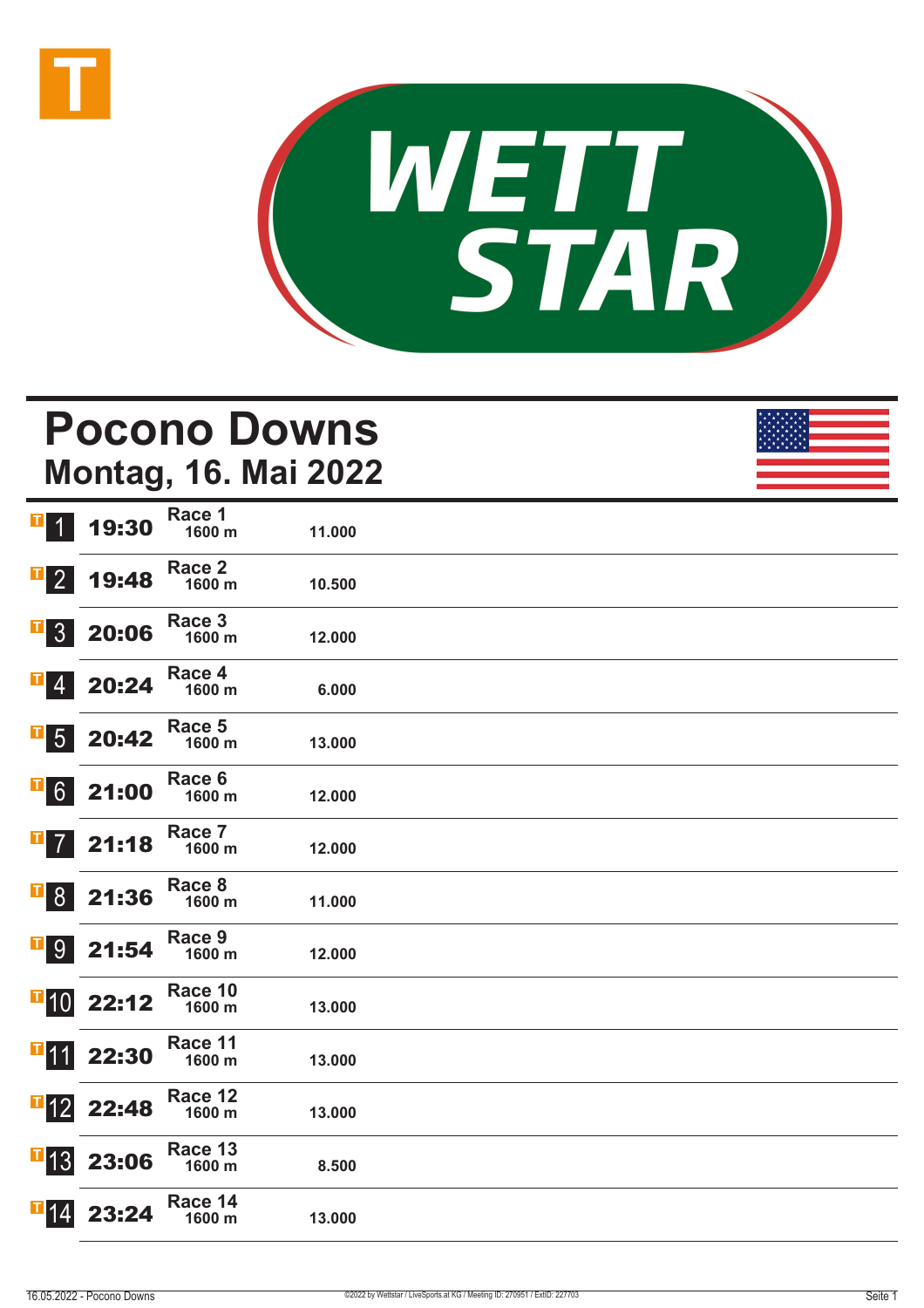$\overline{\phantom{0}}$ 

| Ain't It Fun             |                | <b>Bully Boy</b>          |    | I'm No Pansy           | 8  | <b>Phantom Rusty</b> |    | Spider Man Hanover        | 4              |
|--------------------------|----------------|---------------------------|----|------------------------|----|----------------------|----|---------------------------|----------------|
| Ambers Champion          | 5              | Campbellini               | 13 | Infanta Deo            | 5  | Pinebushdragonroll   | 14 | Sportsmanship             | $\overline{2}$ |
| Andovers Touch           | 13             | Canterawishing            | 5  | Irish Song             | 12 | Play The Ace         | 6  | Stewardoftheland          | 14             |
| Arty's On Time           | 6              | Captain Ken               | 10 | It Is Well             | 3  | Prairie Trinket      |    | Storm Is Raging           | 13             |
| Back In My Day           | 6              | Chancellorcullen N        | 4  | Ivory Road             |    | Prav And Hustle      |    | Straight Up Cool          | 8              |
| <b>Backstreet Player</b> | 11             | Chelios                   | 11 | Iwishnottobtouched     |    | Quarantini           | 6  | Sum For All               |                |
| Bar Coins                | 11             | <b>Chocolate Matters</b>  | 13 | Jamaican Cowboy        |    | Quick Bet            | 5  | Sundancediamond           |                |
| <b>Bass Plaver</b>       |                | Chucky De Vie             | 13 | Kevstone Thunder       |    | Rainbow Rising       | 12 | Sunseeker Hanover         |                |
| Bay City                 | 10             | <b>Critical Mass</b>      | 13 | Kj Hunter              | 10 | Raisin Dough         |    | Talismano                 |                |
| Bay Meadows              | 8              | Donatello Hanover         | 9  | Ki Unreal              | 14 | Regal Escape         |    | <b>Target Practice</b>    | 9              |
| Beach Chief              | 14             | Double Vodka Don          | 9  | Kolb Hanover           |    | <b>Resolutions</b>   |    | Te Amo Blue Chip          | $10$           |
| Beachesbeckonme          | $\overline{2}$ | Etbauer                   | 10 | Lazer Jet              |    | Riot                 | 4  | The Bus A                 | 8              |
| Beachmaster Two          | 4              | <b>Explosive Session</b>  |    | Lightning Leia         | 12 | Rope The Moon        | 14 | Those Blues               |                |
| Beer Cheese              | 9              | Extrordinarylady S        |    | Moon Bridge            | 13 | Rose Above It        |    | Tnt Blue Chip             | 11             |
| Bettor Strait N Up       | 12             | Finn Palema               | 9  | Mr Mcdreamy            |    | Rough Odds           |    | Truly                     | 12             |
| Beyond The Hill          | 11             | Frac                      | 13 | Mr Tee                 |    | Scottish             | 9  | Tsm Batman                | 14             |
| Bi's Guy                 | 4              | Frazzleberry              | 10 | Mr Untitled            | 6  | Shes A Bullville     | 12 | <b>Tsm Prince Tristan</b> |                |
| <b>Bobs Redemption</b>   | 14             | <b>Girl From Queens</b>   |    | Ms Treacherous         | 12 | Silverstone          | 6  | <b>Tuis Shadow</b>        |                |
| <b>Boingalicious</b>     |                | Gone Before Dawn          | 14 | Muscle Hall            | 11 | Skrill               | 11 | U Bake The Cake           |                |
| <b>Born Desire</b>       |                | Goo Goo Lu Lu             | 5  | Nihilated Truth        |    | Snowball's Romeo     | 8  | Whata Treasure            |                |
| <b>Buchannon Hanover</b> | 6              | <b>Hellrunner Hanover</b> | 12 | Nome Hanover           | ጸ  | Southwind Moroccan   | 8  | What's Goin On            |                |
| <b>Bullville Frank</b>   | 10             | Horns For Three           |    | <b>Perfect Destiny</b> | 5  | Special Mission      | 3  | Win Place'n Show          | 10             |
|                          |                |                           |    |                        |    |                      |    |                           |                |

## **WANN STARTET IHR JOCKEY / FAHRER...**

| Anthony Napolitano<br>David Hoover<br>Graham Lewis<br>John Kakaley<br>Matt Kakaley<br>Mike Simons<br><b>Todd Schadel</b><br><b>Tyler Buter</b> | 1, 2, 4, 6, 8, 9, 10, 12, 13, 14<br>l.13<br>1, 2, 3, 4, 5, 6, 7, 8, 9, 10, 11, 12, 13, 14<br>2,6,7,11,14<br>6.11<br>1, 2, 3, 4, 5, 7, 9, 10, 11 | <b>Braxten Bovd</b><br>David Wiest<br>Jim Pantaleano<br>Marcus Miller<br>Ridge Warren<br>Tom Jackson | 1, 2, 4, 9, 10, 12, 13, 14<br>3.5.6<br>1, 3, 4, 5, 6, 8, 11, 12, 13, 14<br>1,2,3,4,5,6,7,8,9,10,11<br>5.12.14<br>6.7.8.10.11.12.13.14 | Bryson Dunning<br>Geo. Napolitano Jr<br>John Butenschoen<br>Mark Macdonald<br><b>Mattias Melander</b><br>Sarah Svanstedt<br>Tony Schadel | 2.13<br>2, 3, 4, 5, 7, 8, 10, 12, 13, 14<br>1,3,4,7,8,9,10<br>5.11<br>7,9<br>12 |  |
|------------------------------------------------------------------------------------------------------------------------------------------------|-------------------------------------------------------------------------------------------------------------------------------------------------|------------------------------------------------------------------------------------------------------|---------------------------------------------------------------------------------------------------------------------------------------|------------------------------------------------------------------------------------------------------------------------------------------|---------------------------------------------------------------------------------|--|
|------------------------------------------------------------------------------------------------------------------------------------------------|-------------------------------------------------------------------------------------------------------------------------------------------------|------------------------------------------------------------------------------------------------------|---------------------------------------------------------------------------------------------------------------------------------------|------------------------------------------------------------------------------------------------------------------------------------------|---------------------------------------------------------------------------------|--|

## **WANN STARTET IHR TRAINER...**

| Aaron Lambert        | 11             | Agostino Abbatiello  | 14     | Ake Svanstedt         | 7,9    | Alex Kavoleff           |          |
|----------------------|----------------|----------------------|--------|-----------------------|--------|-------------------------|----------|
| Andrew Adamczyk      | C              | Anette Lorentzon     |        | Ashley Eldred         |        | Austin Brubacker        | 1,3      |
|                      |                |                      | h.     |                       |        |                         |          |
| Brianne Good         |                | <b>Bruce Clarke</b>  | 11     | <b>Bryson Dunning</b> | 2,13   | Charlie Norris          |          |
| Christopher Walsh    | 2.4            | <b>Clifton Green</b> |        | D R Ackerman          |        | Darren Tanevhill        |          |
| David Hoover         |                | David Wiest          | 3,5,6  | Deborah Daquet        |        | <b>Donald Wiest</b>     |          |
| Erv Miller           | 5,6,8,10,11,14 |                      |        | Gary Messenger        | 10,14  | Gilbert Garcia-Herrera  | 1,2,8,12 |
| Graham Lewis         |                | Jake Huff            | 14     | James Guagliardo      |        | James Mc Guire          | 1,13     |
| James Quinn          | 13             | Jason Brewer         |        | Jason Fairman         |        | Jenny Melander          | 1,7      |
| Jill Roland          | 6,7,12         | Jill Wine            | 8      | Jim Doherty Jr        |        | Jim Rav                 | 13       |
| Joe Pavia Jr         |                | John Berger          | 3.10   | John Butenschoen      | 3,9    | Jose Godinez            | 10       |
| Joseph Karrat        | 14             | Joseph Sansone       |        | Karen Fread           |        | Ken Koch                |          |
| <b>Kerry Welty</b>   |                | Linda Kakalev        | 5.13   | Linda Schadel         |        | Lisa Martin             | 6,7,14   |
| Lou Pena             |                | <b>Mahlon Martin</b> |        | Marc Mosher           |        | Marcus Melander         | 5,11     |
| Mark Ford            | 8,10           | Marta Piotrow        |        | Megan Roberts         | 7,8    | Michael Spaccarelli Jr. | 12       |
| Mike Watson          | 8              | Nicholas Devita      |        | Norman Morford        | 13     | Per Engblom             | 5        |
| Pierre Paradis       | 12             | Rav Schnittker       | 10     | Rob Harmon            | 10     | Robert Baggitt Jr       |          |
| <b>Robert Cleary</b> | 12             | Robert Krenitsky Jr  | 6,9,14 | Ron Burke             | 6,7,13 | Sabrina Shaw            |          |
| <b>Scott Betts</b>   | 3,11           | <b>Stacey Currie</b> | 14     | Stephen Crevani       | 10,12  | Steven Brabrook         | 4,13     |
| Susan Marshall       |                | <b>Todd Schadel</b>  | 6,11   | William Mullin        | 1.6    | Zan Kaiser              | 3,12     |
|                      |                |                      |        |                       |        |                         |          |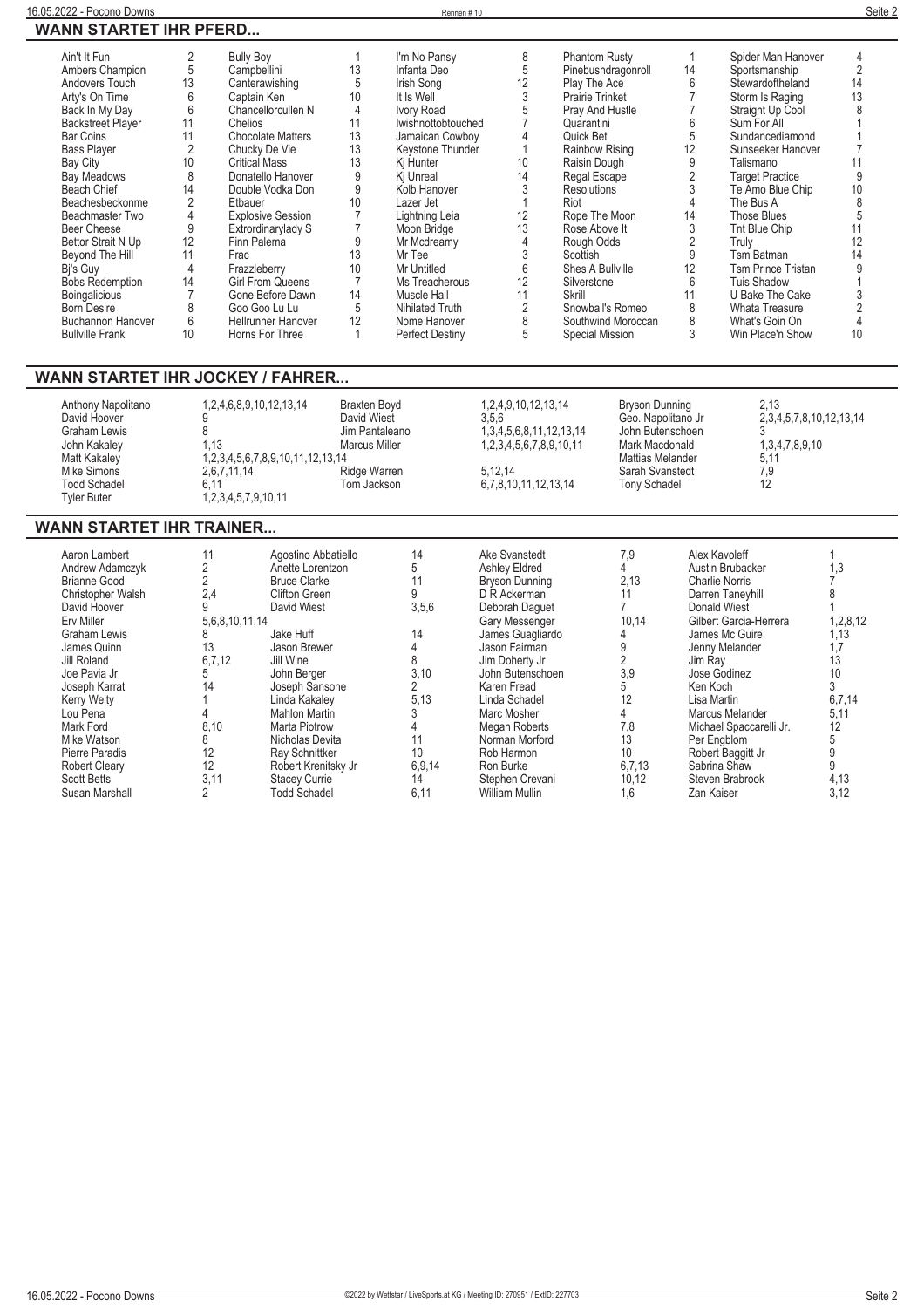**Race 1 Rennpreis: 11.000**

**1600 m 11.000** 

**1 19:30**

**NW \$6,000 in Last 5 Starts Starters in a class higher|than NW10500L5 or a winner this class in last start|ineligible PA Preferred MOHEGAN SUN POCONO A Napolitano 8 over 2 Whats The Word- Scratched** 

| 1600           |                                                                                                                                                 |                                                  |                                                  |                                                         |                                                                                                                                                                 |
|----------------|-------------------------------------------------------------------------------------------------------------------------------------------------|--------------------------------------------------|--------------------------------------------------|---------------------------------------------------------|-----------------------------------------------------------------------------------------------------------------------------------------------------------------|
| ◢<br>68.00     | Lazer Jet<br>5j. schwarz H (Harry The Horse - Lazer Zone)<br>Trainer: Austin Brubacker<br>Besitzer: Austin S Brubacker, New Holl                |                                                  |                                                  |                                                         |                                                                                                                                                                 |
| ML: 7,0        | <b>Jim Pantaleano</b>                                                                                                                           |                                                  |                                                  |                                                         |                                                                                                                                                                 |
| $\overline{2}$ | <b>Sum For All</b><br>8j. grau W (Swan For All - Workout Star)                                                                                  |                                                  |                                                  |                                                         |                                                                                                                                                                 |
| 68.00          | Trainer: Kerry Welty<br>Besitzer: Kerry L Welty, Westminster, M                                                                                 |                                                  |                                                  |                                                         |                                                                                                                                                                 |
| ML: 55,0       | <b>Marcus Miller</b>                                                                                                                            |                                                  |                                                  |                                                         |                                                                                                                                                                 |
| 3<br>68.00     | <b>Phantom Rusty</b><br>11j. rotbraun W (Lear Jetta - Rusty Lizzy Luv)<br>Trainer: James Mc Guire<br>Besitzer: James T & Cynthia Mc Guire,      | 01.09 Phl<br>16.08 Phl<br>09.08 Phl<br>26.07 Phl | 1600<br>4<br>6<br>1600<br>3<br>1600<br>unpl 1600 | 56,2 Davis Allan<br>11,3 Davis Allan<br>14,8 Pierce Ron | Speakthetruth, Fashioncrazy, Abrcdbrahano<br>Hillustrious, Itreallymatters, Triumph<br>Uriel, Chocosun, Phantomrusty<br>Adversity, Broadwaygabber, Masterbedroo |
| ML: 11,0       | <b>Braxten Boyd</b>                                                                                                                             | 26.07 Phl                                        | unpl 1600                                        |                                                         | Adversity, Broadwaygabber, Masterbedroo                                                                                                                         |
| 4<br>63.50     | <b>Keystone Thunder</b><br>6j. rotbraun W (Muscle Massive - Yankee Tab<br>Trainer: Alex Kavoleff<br>Besitzer: Rosebud Racing, Plains, PA; B     |                                                  |                                                  |                                                         |                                                                                                                                                                 |
| ML: 5,0        | <b>Matt Kakaley</b>                                                                                                                             |                                                  |                                                  |                                                         |                                                                                                                                                                 |
| 5<br>70.30     | Sundancediamond<br>5j. rotbraun W (Break The Bank K - Stocky Eri<br>Trainer: Gilbert Garcia-Herrera<br>Besitzer: Gilberto Garcia-Herrera, Colu  |                                                  |                                                  |                                                         |                                                                                                                                                                 |
| ML: 6,0        | John Kakaley                                                                                                                                    |                                                  |                                                  |                                                         |                                                                                                                                                                 |
| 6<br>68.00     | <b>Bully Boy</b><br>6j. rotbraun W (Jailhouse Jesse - Eicarls Ther<br>Trainer: Jenny Melander<br>Besitzer: Risto J Vidgren, Helsinki, Fl        |                                                  |                                                  |                                                         |                                                                                                                                                                 |
| ML: 4,0        | <b>Tyler Buter</b>                                                                                                                              |                                                  |                                                  |                                                         |                                                                                                                                                                 |
| 7              | <b>Tuis Shadow</b><br>5j. rotbraun W (Muscle Hill - Tui)<br>Trainer: Donald Wiest                                                               |                                                  |                                                  |                                                         |                                                                                                                                                                 |
| 65.80          | Besitzer: Edward H Kimmel, Macungie,                                                                                                            |                                                  |                                                  |                                                         |                                                                                                                                                                 |
| ML: 13,0       | <b>Mark Macdonald</b>                                                                                                                           |                                                  |                                                  |                                                         |                                                                                                                                                                 |
| 8<br>68.00     | <b>Horns For Three</b><br>6j. rotbraun W (Credit Winner - Swoosh Hanov<br>Trainer: William Mullin<br>Besitzer: William T Mullin, Plains, PA; Ho |                                                  |                                                  |                                                         |                                                                                                                                                                 |
| ML: 16,0       | <b>Anthony Napolitano</b>                                                                                                                       |                                                  |                                                  |                                                         |                                                                                                                                                                 |
| Ergebnis:      | Quoten:                                                                                                                                         |                                                  |                                                  |                                                         |                                                                                                                                                                 |
|                |                                                                                                                                                 |                                                  |                                                  |                                                         |                                                                                                                                                                 |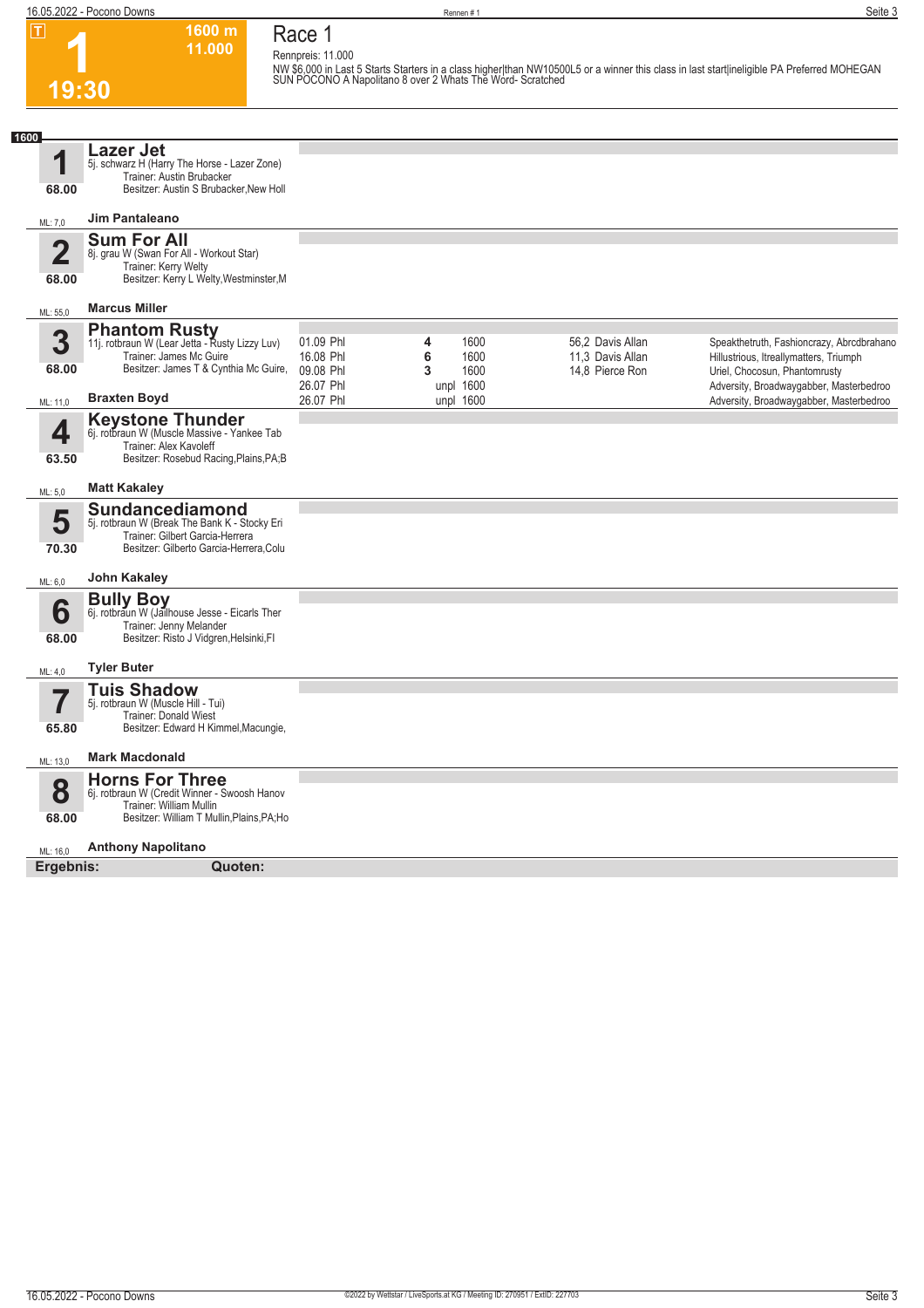**1600 m**

**Race 2**

**2**

|                         | 10.500                                                                     | Rennpreis: 10.500                                              |
|-------------------------|----------------------------------------------------------------------------|----------------------------------------------------------------|
| 19:48                   |                                                                            | Claiming \$15,000 MOHEGAN SUN POCONO G Napolitano 5 over 4 & 6 |
|                         |                                                                            |                                                                |
| 1600                    |                                                                            |                                                                |
| 1                       | <b>Whata Treasure</b><br>6j. rotbraun W (Captaintreacherous - Pure Priz    |                                                                |
| 68.00                   | Trainer: Brianne Good<br>Besitzer: Alan Fluet, Phoenixville, PA            |                                                                |
|                         |                                                                            |                                                                |
| ML: 4,0                 | <b>Anthony Napolitano</b>                                                  |                                                                |
| $\overline{\mathbf{2}}$ | Rough Odds<br>8j. rotbraun W (Bettor's Delight - Rough Sketc               |                                                                |
| 77.10                   | Trainer: Christopher Walsh<br>Besitzer: Christopher P Walsh, Laurel R      |                                                                |
| ML: 55,0                | <b>Mike Simons</b>                                                         |                                                                |
| 3                       | <b>Ain't It Fun</b><br>8j. rotbraun W (Custard The Dragon - Airtight)      |                                                                |
| 99.80                   | Trainer: Bryson Dunning<br>Besitzer: Bryson T Dunning, Carneys P           |                                                                |
|                         |                                                                            |                                                                |
| ML: 11,0                | <b>Bryson Dunning</b>                                                      |                                                                |
| 4                       | <b>Bass Player</b><br>8j. rotbraun W (Sportsmaster - Vavoom Hanov          |                                                                |
| 68.00                   | Trainer: Jim Doherty Jr<br>Besitzer: James F Doherty Jr, Monticell         |                                                                |
| ML: 5,0                 | <b>Marcus Miller</b>                                                       |                                                                |
| 5                       | <b>Beachesbeckonme</b><br>6j. grau W (Beachtrea - Grandma Helen)           |                                                                |
|                         | Trainer: Gilbert Garcia-Herrera<br>Besitzer: Gilberto Garcia-Herrera, Colu |                                                                |
| 72.60                   |                                                                            |                                                                |
| ML: 45,0                | Geo. Napolitano Jr                                                         |                                                                |
| 6                       | Regal Escape<br>6j. grau W (Real Desire - Beach Escape)                    |                                                                |
| 63.50                   | Trainer: Joseph Sansone<br>Besitzer: Sun Coast Racing, Tampa, FL           |                                                                |
| ML: 6,0                 | <b>Matt Kakaley</b>                                                        |                                                                |
|                         | <b>Nihilated Truth</b>                                                     |                                                                |
| 7                       | 8j. rotbraun W (Total Truth - Blue Nile)<br>Trainer: Susan Marshall        |                                                                |
| 68.00                   | Besitzer: Susan A & John O Marshall,                                       |                                                                |
| ML: 9,0                 | <b>Tyler Buter</b>                                                         |                                                                |
| 8                       | <b>Sportsmanship</b><br>10j. rotbraun W (Sportswriter - Lady D M)          |                                                                |
| 68.00                   | Trainer: Andrew Adamczyk<br>Besitzer: Melvin G Fink, Bloomfield Hills      |                                                                |
| ML: 13,0                | <b>Braxten Boyd</b>                                                        |                                                                |
| Ergebnis:               | Quoten:                                                                    |                                                                |
|                         |                                                                            |                                                                |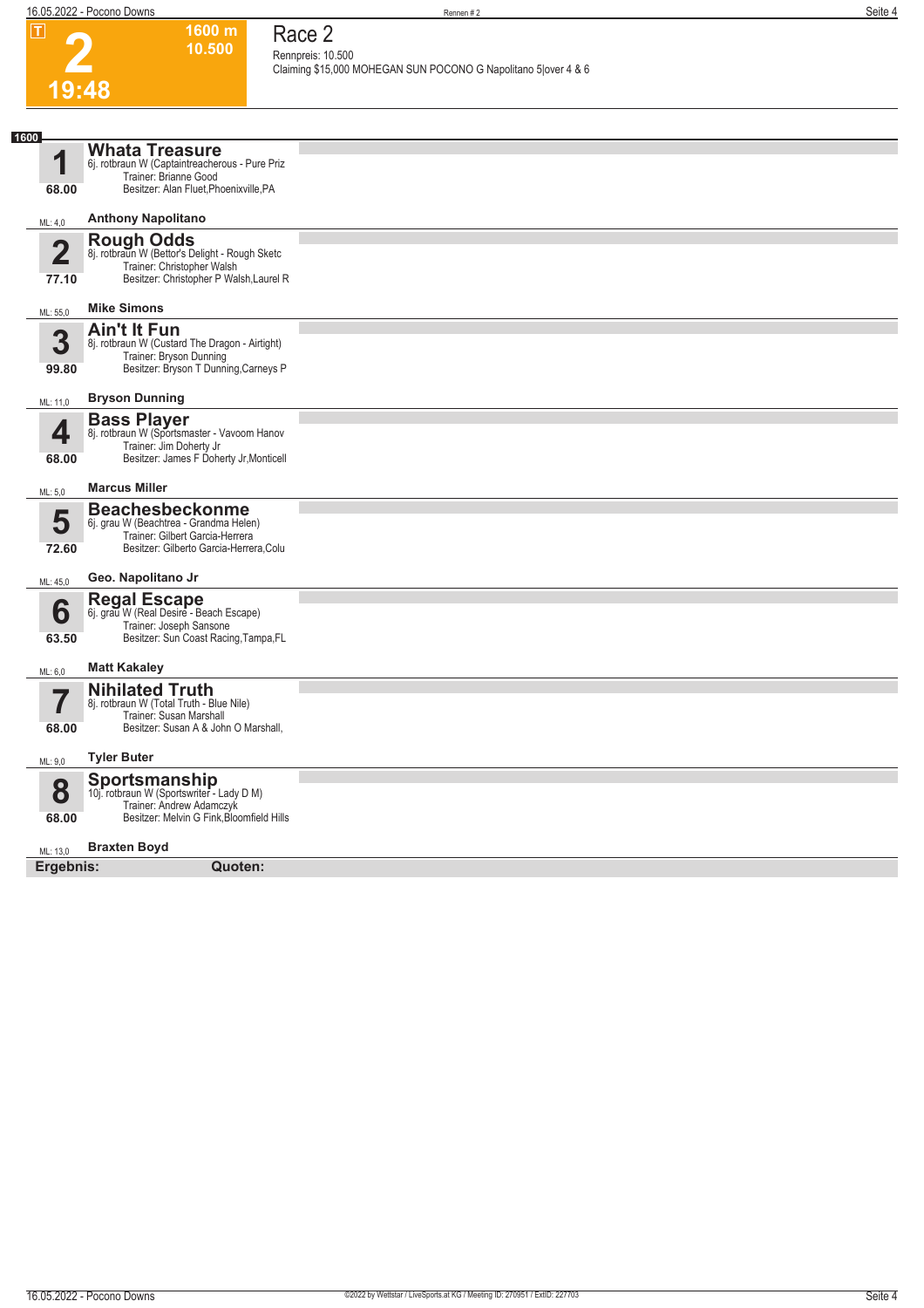**Race 3 Rennpreis: 12.000**

**4 Year Olds & Younger Colts, Stallions & Geldings NW 1|Ext. PM Race Lifetime PA Preferred MOHEGAN SUN POCONO|J Pantaleano 3 over 6** 



| ZU:UO                            |                                                                                                                                          |  |
|----------------------------------|------------------------------------------------------------------------------------------------------------------------------------------|--|
|                                  |                                                                                                                                          |  |
| 1600<br>1<br>99.80               | Special Mission<br>3j. rotbraun H (Walner - Special Hill)<br>Trainer: John Butenschoen<br>Besitzer: William C Wiswell, Elkhorn, WI;      |  |
| ML: 35,0                         | John Butenschoen                                                                                                                         |  |
| $\overline{\mathbf{2}}$<br>68.00 | Mr Tee<br>4j. rotbraun W (Whom Shall I Fear - Teagan)<br>Trainer: Mahlon Martin<br>Besitzer: Allen B Stoltzfus, Narvon, PA               |  |
| ML: 5.0                          | <b>Marcus Miller</b>                                                                                                                     |  |
| 3<br>68.00                       | <b>Wine Bar</b><br>3j. rotbraun W (Bar Hopping - Upscale)<br>Trainer: Zan Kaiser<br>Besitzer: Zan A & Zachary A Kaiser, Ne               |  |
| ML: 45,0                         | <b>Jim Pantaleano</b>                                                                                                                    |  |
| 4<br>63.50                       | <b>U Bake The Cake</b><br>3j. rotbraun W (Cantab Hall - U Take The Cak<br>Trainer: John Berger<br>Besitzer: John C Siena, Middletown, NY |  |
| ML: 6,0                          | <b>Matt Kakaley</b>                                                                                                                      |  |
| 5<br>65.80                       | <b>Resolutions</b><br>3j. rotbraun W (Resolve - Magic Factory)<br>Trainer: Austin Brubacker<br>Besitzer: Austin S Brubacker, New Holl    |  |
| ML: 7,0                          | <b>Mark Macdonald</b>                                                                                                                    |  |
| 6<br>68.00                       | It Is Well<br>3j. rotbraun W (Cantab Hall - Prinsessa)<br>Trainer: Scott Betts<br>Besitzer: Save The Day Stable, E North                 |  |
| ML: 11,0                         | <b>Tyler Buter</b><br><b>Rose Above It</b>                                                                                               |  |
| 7<br>72.60                       | 3j. rotbraun W (Cantab Hall - Blessed)<br>Trainer: Ken Koch<br>Besitzer: Anthony R Mazzeo, Hewlett, N                                    |  |
| ML: 9,0                          | Geo. Napolitano Jr                                                                                                                       |  |
| 8<br>81.60                       | <b>Kolb Hanover</b><br>3j. rotbraun W (Credit Winner - Keystone Shan<br>Trainer: David Wiest<br>Besitzer: David L Wiest Stables LLC,Ly   |  |
| ML: 13,0                         | <b>David Wiest</b>                                                                                                                       |  |
| Ergebnis:                        | Quoten:                                                                                                                                  |  |
|                                  |                                                                                                                                          |  |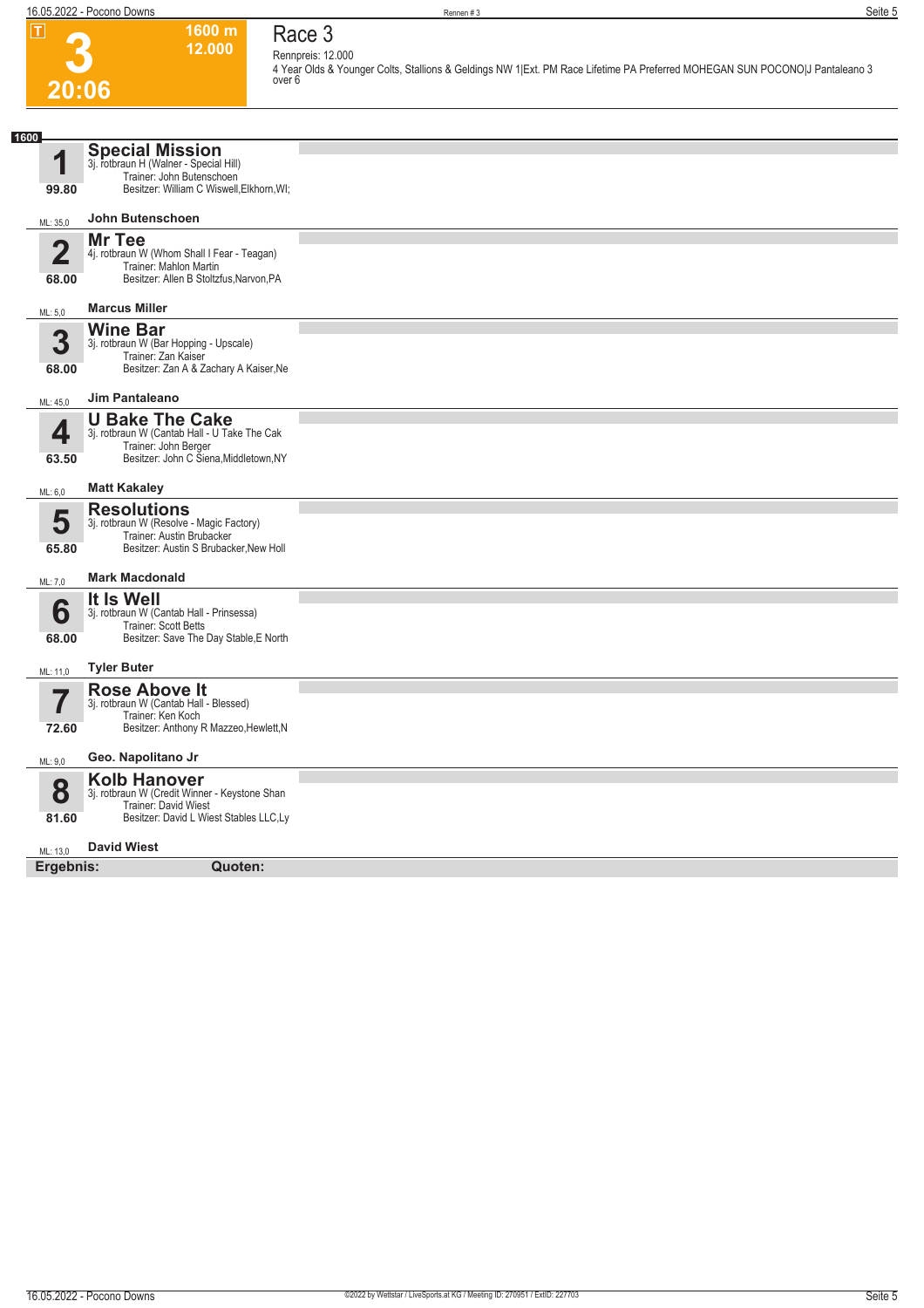

#### **1600 m Race 4 Rennpreis: 6.000**

**6.000** 

**Claiming \$7,500 PA Preffered MOHEGAN SUN POCONO G|Napolitano 5 over 6 A Napolitano 1 over 7** 

| 1600                             |                                                                                                                                                                  |                                                                                    |                                        |                                      |                                                                                                          |                                                                                                                                                                                                         |
|----------------------------------|------------------------------------------------------------------------------------------------------------------------------------------------------------------|------------------------------------------------------------------------------------|----------------------------------------|--------------------------------------|----------------------------------------------------------------------------------------------------------|---------------------------------------------------------------------------------------------------------------------------------------------------------------------------------------------------------|
| 68.00                            | Mr Mcdreamy<br>8j. rotbraun W (Mcardle - Mystical Dreamer)<br>Trainer: Marta Piotrow<br>Besitzer: Piotrow Racing LLC, Nescope                                    |                                                                                    |                                        |                                      |                                                                                                          |                                                                                                                                                                                                         |
| ML: 45,0                         | <b>Anthony Napolitano</b>                                                                                                                                        |                                                                                    |                                        |                                      |                                                                                                          |                                                                                                                                                                                                         |
| $\overline{\mathbf{2}}$<br>65.80 | <b>Beachmaster Two</b><br>5j. rotbraun W (Bring On The Beach - Dandy's<br>Trainer: James Guagliardo<br>Besitzer: Sylvia Schueler, Swoyersville,                  |                                                                                    |                                        |                                      |                                                                                                          |                                                                                                                                                                                                         |
| ML: 11,0                         | <b>Mark Macdonald</b>                                                                                                                                            |                                                                                    |                                        |                                      |                                                                                                          |                                                                                                                                                                                                         |
| 3<br>68.00                       | <b>Spider Man Hanover</b><br>9j. rotbraun W (Western Ideal - Stolly Up Bluec<br>Trainer: Jason Brewer<br>Besitzer: Jason J Brewer, Moraine, OH                   |                                                                                    |                                        |                                      |                                                                                                          |                                                                                                                                                                                                         |
| ML: 5,0                          | <b>Braxten Boyd</b>                                                                                                                                              |                                                                                    |                                        |                                      |                                                                                                          |                                                                                                                                                                                                         |
| 4<br>68.00                       | <b>Riot</b><br>6j. rotbraun W (Mach Three - Done Fooln Witc<br>Trainer: Marc Mosher<br>Besitzer: Jerry D Zollo, Harleysville, PA                                 |                                                                                    |                                        |                                      |                                                                                                          |                                                                                                                                                                                                         |
| ML: 55,0                         | <b>Marcus Miller</b>                                                                                                                                             |                                                                                    |                                        |                                      |                                                                                                          |                                                                                                                                                                                                         |
| 5<br>72.60                       | <b>What's Goin On</b><br>8j. rotbraun W (Roll With Joe - Shipps Xclamat<br>Trainer: Lou Pena<br>Besitzer: Susanne M Kovacic, Allentow                            |                                                                                    |                                        |                                      |                                                                                                          |                                                                                                                                                                                                         |
| ML: 4,0                          | Geo. Napolitano Jr                                                                                                                                               |                                                                                    |                                        |                                      |                                                                                                          |                                                                                                                                                                                                         |
| 6<br>68.00                       | <b>Bj's Guy</b><br>13j. rotbraun W (Towner's Big Guy - B J's Sunr<br>Trainer: Christopher Walsh<br>Besitzer: Christopher P Walsh, Laurel R<br><b>Tyler Buter</b> | 07.12 Yonkers<br>23.11 Yonkers<br>16.11 Yonkers<br>09.11 Yonkers<br>02.11 Saratoga | 4<br>4<br>6<br>1<br>$\overline{2}$     | 1600<br>1600<br>1600<br>1600<br>1600 | 2.7 Stratton Jordan<br>17,9 Goodell Eric<br>27.7 Goodell Eric<br>2.6 Goodell Eric<br>4.7 Aldrichir Bruce | Realspecial, Flemnemn, Blatantlybest<br>Dreamoutloudn, Machsbeachboy, Showmeu<br>Bettorsreward, Fatmansalley, Keystonevelo<br>Bisquy, Sapphirecity, Specialforces<br>Itsagoodthing, Bisguy, Ducdorleans |
| ML: 6,0<br>68.00                 | <b>Chancellorcullen N</b><br>14j. grau W (Christian Cullen - Nivea Franco)<br>Trainer: Steven Brabrook<br>Besitzer: Jaypaul R Hoover, Ephrata, PA                |                                                                                    |                                        |                                      |                                                                                                          |                                                                                                                                                                                                         |
| ML: 13,0                         | <b>Jim Pantaleano</b>                                                                                                                                            |                                                                                    |                                        |                                      |                                                                                                          |                                                                                                                                                                                                         |
| 8<br>63.50                       | <b>Jamaican Cowboy</b><br>12j. rotbraun W (Always A Virgin - Azalea Han<br>Trainer: Ashley Eldred<br>Besitzer: Ashley N Eldred, Burlington Fl                    | 09.12 Dover Downs<br>02.12 Dover Downs<br>11.11 Dover Downs<br>18.10 May           | $\overline{\mathbf{r}}$<br>6<br>3<br>1 | 1600<br>1600<br>1600<br>1600         | 21,3 Brittingham Bret<br>6,0 Brittingham Bret<br>1,7 Brittingham Bret<br>5,1 Wingard Lamar               | Alexisstyle, Allthesame, Teresasbeach<br>Alexisstyle, Encodingztam, Acelohanover<br>Alwaysafighter, Acelohanover, Jamaicanco<br>Jamaicancowboy, Becomelegendary, Gator                                  |
| ML: 9,0                          | <b>Matt Kakaley</b>                                                                                                                                              | 12.10 Balmoral Park                                                                | 8                                      | 1600                                 | 52,9 Wingard Lamar                                                                                       | Monopolyman, Kingofthejungle, Spillthebea                                                                                                                                                               |
| Ergebnis:                        | Quoten:                                                                                                                                                          |                                                                                    |                                        |                                      |                                                                                                          |                                                                                                                                                                                                         |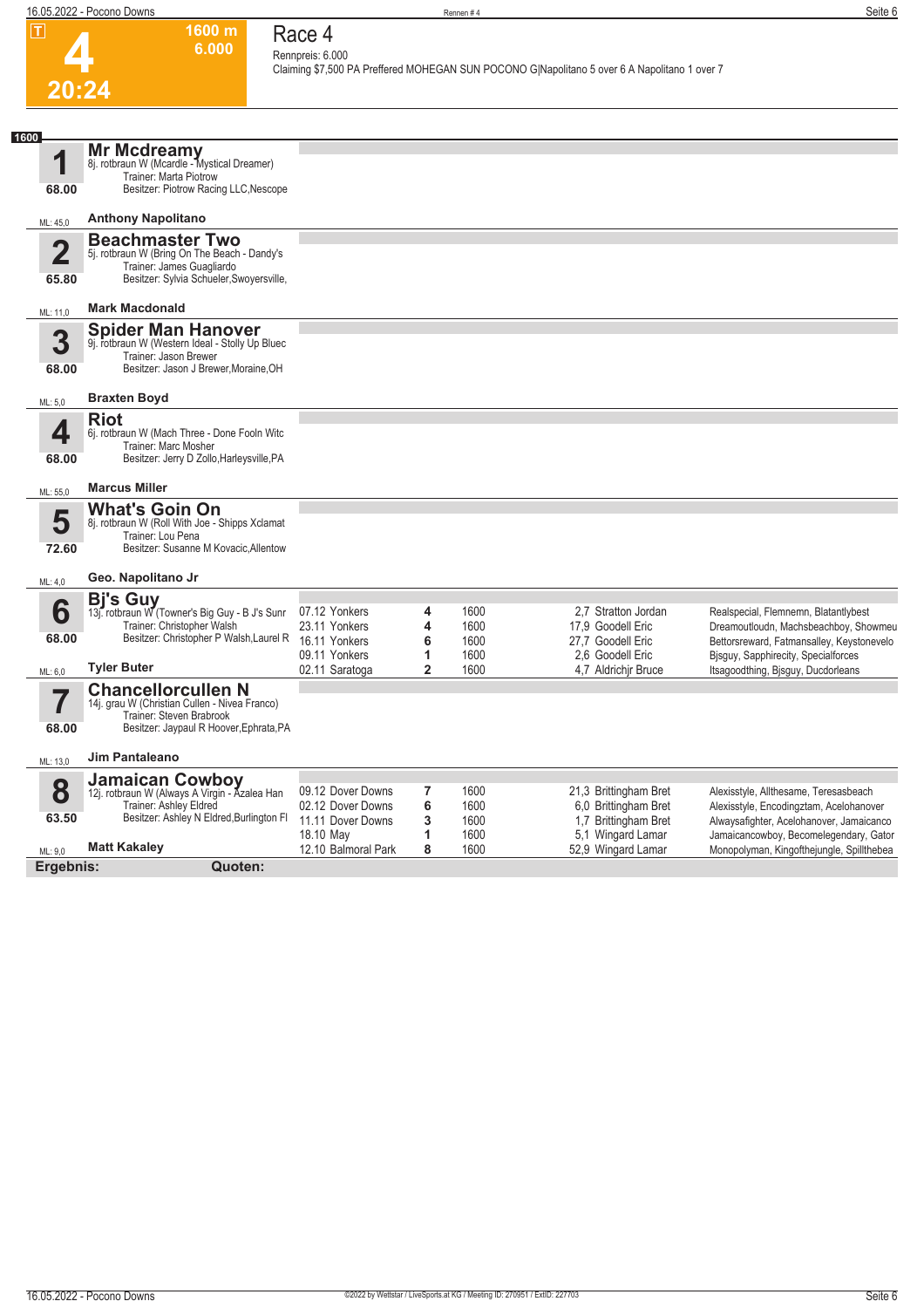

# **Race 5 Rennpreis: 13.000**

**1600 m 13.000** 

**5 Year Olds & Younger Fillies & Mares NW 2 Ext. PM|Races or \$20,000 Lifetime PA Preferred MOHEGAN SUN POCONO|M Kakaley 3 over 6 G Napolitano 2 over 8** 

| 1600                    |                                                                                                                                                |  |
|-------------------------|------------------------------------------------------------------------------------------------------------------------------------------------|--|
| И                       | <b>Canterawishing</b><br>3j. rotbraun S (Wishing Stone - La Cantera)<br>Trainer: Erv Miller                                                    |  |
| 68.00                   | Besitzer: Ervin Miller Stb Inc, Wind Gap,                                                                                                      |  |
| ML: 7,0                 | <b>Marcus Miller</b>                                                                                                                           |  |
| $\overline{2}$<br>72.60 | <b>Perfect Destiny</b><br>3j. grau S (Father Patrick - Deedee's Destiny)<br>Trainer: Joe Pavia Jr<br>Besitzer: T Maloney, Hmptn Bys, NY; R     |  |
| ML: 45,0                | Geo. Napolitano Jr                                                                                                                             |  |
| 3<br>63.50              | <b>Ambers Champion</b><br>4j. rotbraun S (Big Rigs - Caviar For All)<br>Trainer: Linda Kakaley<br>Besitzer: Mary D & Charles J Johnston,       |  |
| ML: 9,0                 | <b>Matt Kakaley</b>                                                                                                                            |  |
| 4<br>77.10              | <b>Quick Bet</b><br>3j. grau S (Walner - Side Bet Hanover)<br>Trainer: Marcus Melander<br>Besitzer: S R F Stable, Lighthouse Poin              |  |
| ML: 35,0                | <b>Mattias Melander</b>                                                                                                                        |  |
| 5<br>81.60              | Goo Goo Lu Lu<br>3j. rotbraun S (Googoo Gaagaa - Eye Perfect)<br>Trainer: David Wiest<br>Besitzer: Edward H Kimmel, Macungie,                  |  |
| ML: 13,0                | <b>David Wiest</b>                                                                                                                             |  |
| 6<br>68.00              | <b>Those Blues</b><br>3j. rotbraun S (Muscle Hill - Bright Baby Blues)<br>Trainer: Per Engblom<br>Besitzer: Bluestone Farms LLC, Hopew         |  |
| ML: 6,0                 | <b>Tyler Buter</b>                                                                                                                             |  |
| 79.40                   | <b>Ivory Road</b><br>3j. grau S (Full Count - Mona Lisa Spur)<br>Trainer: Karen Fread<br>Besitzer: Karen A Fread, Eighty Four, P               |  |
| ML: 11,0                | <b>Ridge Warren</b>                                                                                                                            |  |
| 8<br>68.00              | <b>Infanta Deo</b><br>3j. rotbraun S (Muscle Hill - Tonato Of Love)<br>Trainer: Anette Lorentzon<br>Besitzer: Acl Stuteri Ab, Paris, KY; Anett |  |
| ML: 5,0                 | Jim Pantaleano                                                                                                                                 |  |
| Ergebnis:               | Quoten:                                                                                                                                        |  |
|                         |                                                                                                                                                |  |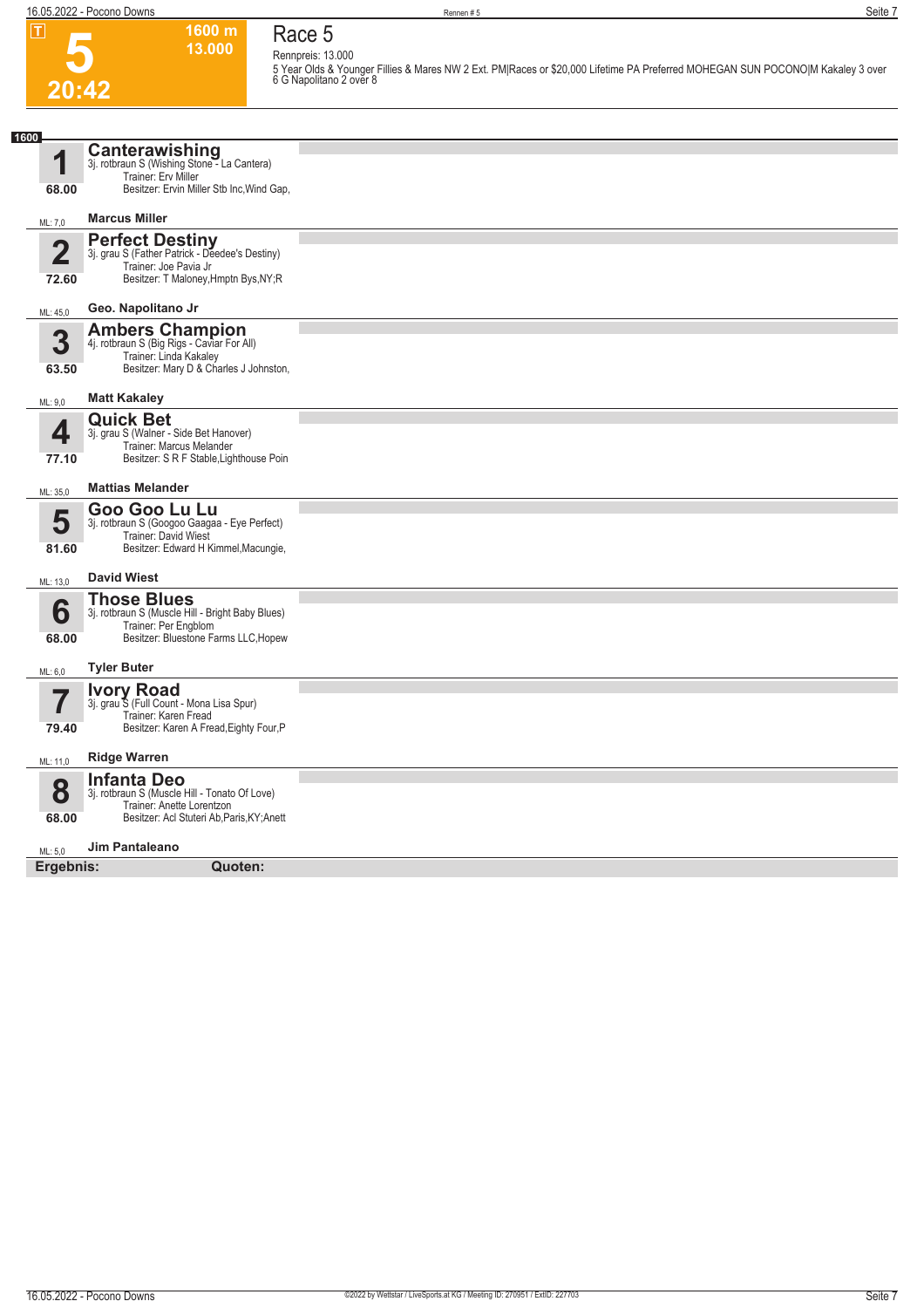**Race 6**



#### **Rennpreis: 12.000 4 Year Olds & Younger Colts, Stallions & Geldings NW 1|Ext. PM Race Lifetime PA Preferred MOHEGAN SUN POCONO**

| 1600                    |                                                                                                                                                  |  |
|-------------------------|--------------------------------------------------------------------------------------------------------------------------------------------------|--|
| И                       | <b>Arty's On Time</b><br>3j. rotbraun W (Arthur Blue Chip - Armbro Cre<br>Trainer: Jill Roland                                                   |  |
| 74.80                   | Besitzer: Fawn De Mon Farms, Quarryv                                                                                                             |  |
| ML: 9,0                 | <b>Tom Jackson</b>                                                                                                                               |  |
| $\overline{2}$<br>77.10 | <b>Zeus Hanover</b><br>3j. rotbraun W (Betting Line - Zellweger Bluech<br>Trainer: Lisa Martin<br>Besitzer: Mary V Martin, Honesdale, PA;        |  |
| ML: 6,0                 | <b>Mike Simons</b>                                                                                                                               |  |
| 3<br>79.40              | <b>Buchannon Hanover</b><br>3j. rotbraun H (Always B Miki - Beachbunny H<br>Trainer: Todd Schadel<br>Besitzer: Todd M & Christine L Schadel      |  |
| ML: 5,0                 | <b>Todd Schadel</b>                                                                                                                              |  |
| 4<br>68.00              | <b>Play The Ace</b><br>3j. rotbraun W (Always B Miki - Dream Outloud<br>Trainer: William Mullin<br>Besitzer: Howard A Taylor, Philadelphia       |  |
| ML: 7,0                 | <b>Anthony Napolitano</b>                                                                                                                        |  |
| 5<br>63.50              | <b>Silverstone</b><br>3j. rotbraun H (American Ideal - Upfrontandper<br>Trainer: Ron Burke<br>Besitzer: Burke Rcg Stb & Weaver Bru               |  |
| ML: 35,0                | <b>Matt Kakaley</b>                                                                                                                              |  |
| 6<br>68.00              | <b>Mr Untitled</b><br>3j. rotbraun H (Betting Line - Another Lawsuit)<br>Trainer: Robert Krenitsky Jr<br>Besitzer: Julie A Krenitsky, Butler, PA |  |
| ML: 11,0                | Jim Pantaleano                                                                                                                                   |  |
| 81.60                   | <b>Back In My Day</b><br>3j. rotbraun W (Always B Miki - Eternity's Delig<br>Trainer: David Wiest<br>Besitzer: Paul E Britcher Jr, Newport, P    |  |
| ML: 13,0                | <b>David Wiest</b>                                                                                                                               |  |
| 8<br>68.00              | Quarantini<br>3j. grau W (Huntsville - All On Top Hanover)<br>Trainer: Erv Miller<br>Besitzer: Ronald C Michelon, Northbroo                      |  |
| ML: 45,0                | <b>Marcus Miller</b>                                                                                                                             |  |
| Ergebnis:               | Quoten:                                                                                                                                          |  |
|                         |                                                                                                                                                  |  |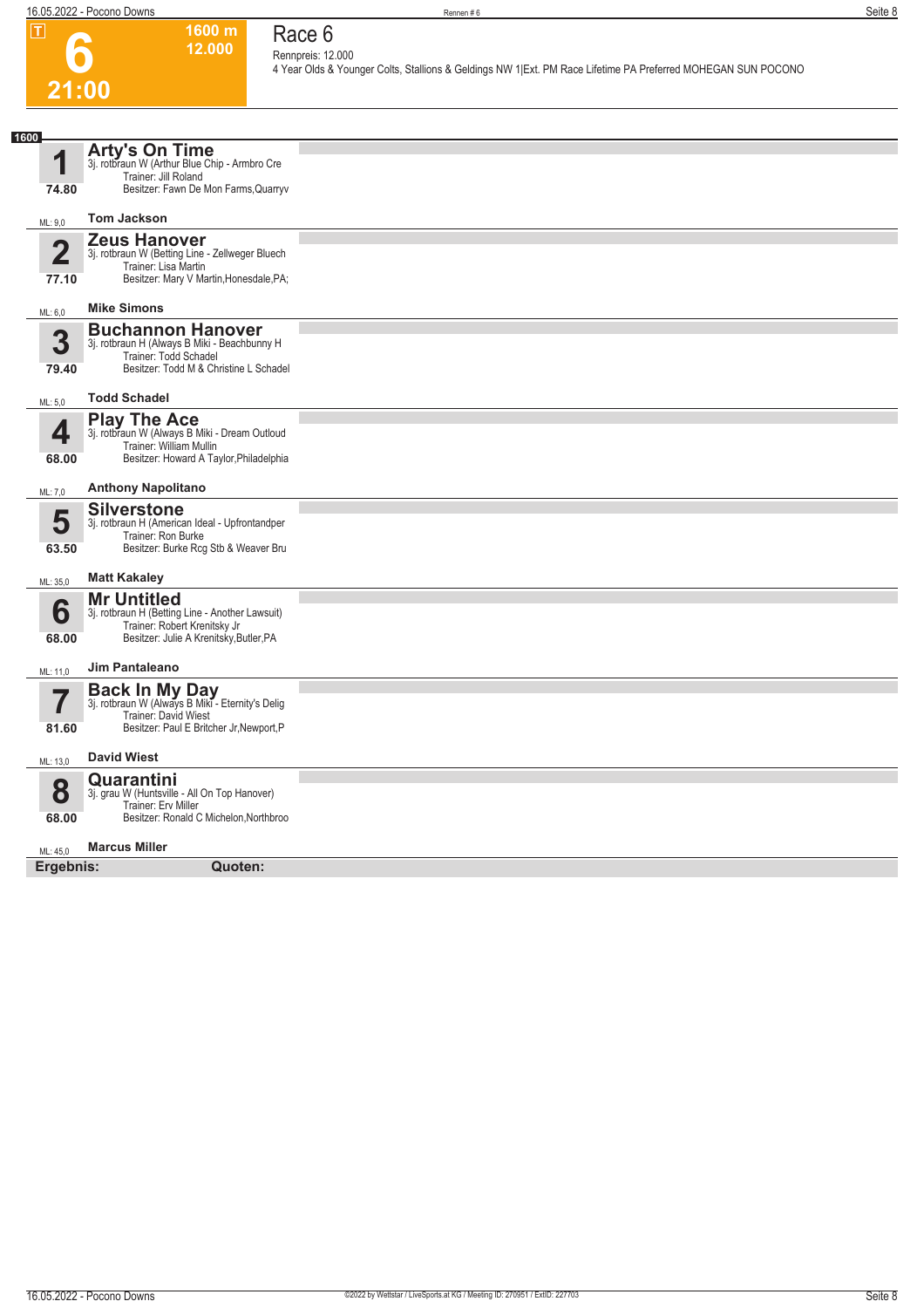**Race 7**



#### **Rennpreis: 12.000 4 Year Olds & Younger Fillies & Mares NW 1 Ext. PM|Race Lifetime PA Preferred MOHEGAN SUN POCONO M Kakaley 1|over 3,4 & 6**

| 1600      |                                                                           |  |
|-----------|---------------------------------------------------------------------------|--|
|           | <b>Sunseeker Hanover</b>                                                  |  |
| И         | 3j. rotbraun S (Southwind Frank - Snowflake H                             |  |
|           | Trainer: Ron Burke                                                        |  |
| 63.50     | Besitzer: Burke Rcg Stb & Weaver Bru                                      |  |
| ML: 55,0  | <b>Matt Kakaley</b>                                                       |  |
|           |                                                                           |  |
| 2         | <b>Pray And Hustle</b><br>3j. rotbraun S (Donato Hanover - Original Host  |  |
| 68.00     | Trainer: Jenny Melander<br>Besitzer: John Devito, Whitestone, NY          |  |
|           |                                                                           |  |
| ML: 45,0  | <b>Tyler Buter</b>                                                        |  |
|           | <b>Explosive Session</b>                                                  |  |
| 3         | 3j. rotbraun S (Explosive Matter - Ens Tag Ses<br>Trainer: Deborah Daguet |  |
| 65.80     | Besitzer: Dumain Haven Farm, Pine Bu                                      |  |
|           |                                                                           |  |
| ML: 11,0  | <b>Mark Macdonald</b>                                                     |  |
|           | <b>Girl From Queens</b>                                                   |  |
| 4         | 3j. rotbraun S (Cantab Hall - Mets Life)<br>Trainer: Charlie Norris       |  |
| 68.00     | Besitzer: Carrie L Norris, Pittston, PA; Wi                               |  |
|           |                                                                           |  |
| ML: 9,0   | <b>Marcus Miller</b>                                                      |  |
|           | <b>Boingalicious</b>                                                      |  |
| 5         | 3j. grau S (Bar Hopping - Boinga)<br>Trainer: Jill Roland                 |  |
| 74.80     | Besitzer: Jill A Roland, Walnutport, PA;G                                 |  |
|           |                                                                           |  |
| ML: 5,0   | <b>Tom Jackson</b>                                                        |  |
|           | <b>Prairie Trinket</b>                                                    |  |
| 6         | 4j. rotbraun S (Diamond Goal - Gifted)                                    |  |
| 77.10     | Trainer: Lisa Martin<br>Besitzer: Mary V Martin, Honesdale, PA;           |  |
|           |                                                                           |  |
| ML: 6,0   | <b>Mike Simons</b>                                                        |  |
|           | <b>Iwishnottobtouched</b>                                                 |  |
|           | 3j. rotbraun S (Wishing Stone - Endorphan An                              |  |
| 72.60     | Trainer: Megan Roberts<br>Besitzer: Graham Grace Stables LLC,C            |  |
|           |                                                                           |  |
| ML: 13,0  | Geo. Napolitano Jr                                                        |  |
|           | Extrordinarylady S<br>3j. grau S (Maharajah - Malabara)                   |  |
| 8         | Trainer: Ake Svanstedt                                                    |  |
| 67.60     | Besitzer: Menhammar Stuteri Ab, Paris,                                    |  |
|           | <b>Sarah Svanstedt</b>                                                    |  |
| ML: 4.0   |                                                                           |  |
| Ergebnis: | Quoten:                                                                   |  |
|           |                                                                           |  |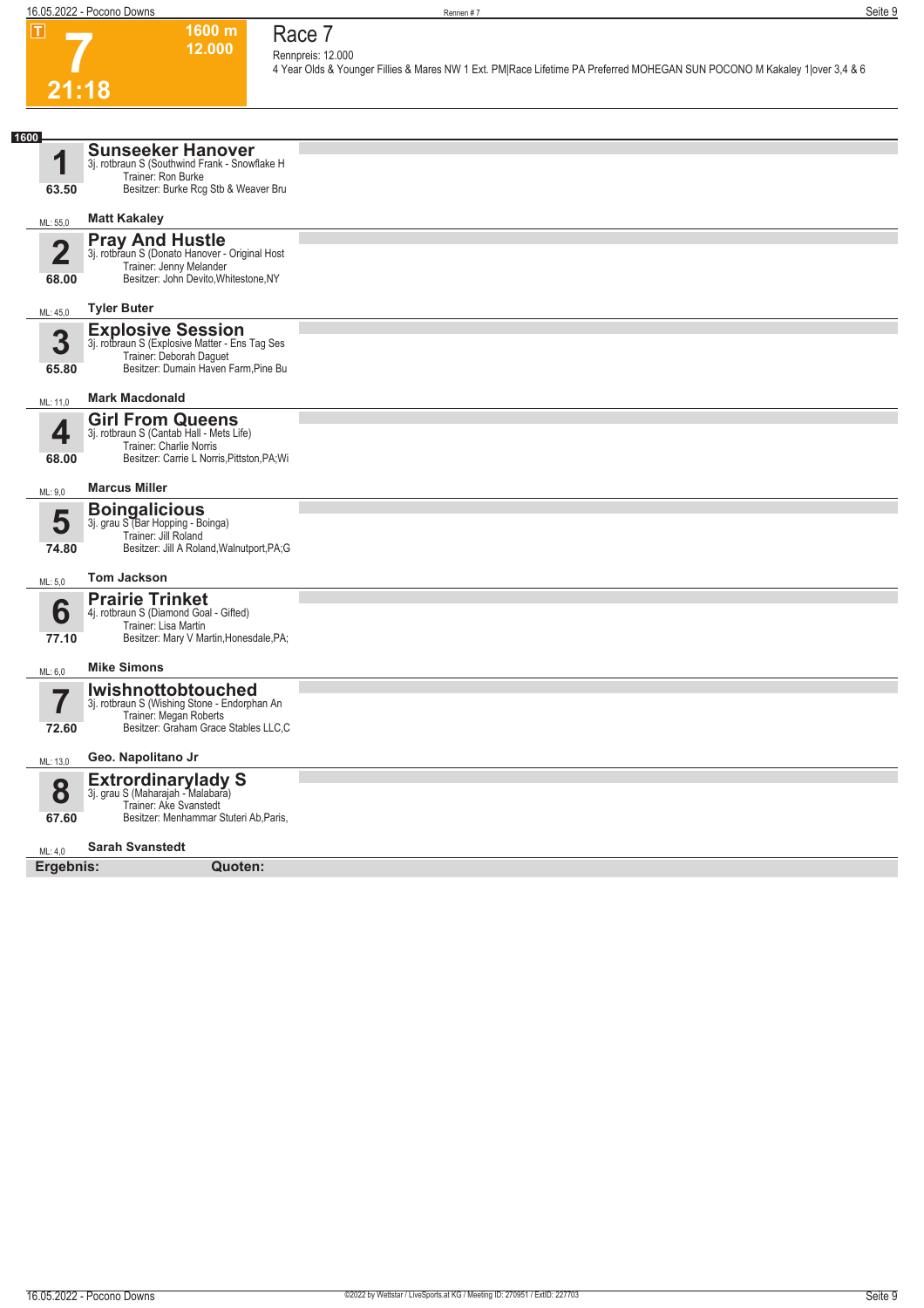| $\boxed{\mathbf{T}}$             | 1600 m<br>11.000<br>21:36                                                                                                                                | Race 8<br>Rennpreis: 11.000<br>NW \$6,000 in Last 5 Starts Starters in a class higher than NW10500L5 or a winner this class or higher in last start ineligible PA Preferred<br>MOHEGAN SUN POCONO M Miller 5 over 1 G Napolitano 4 over 2 |
|----------------------------------|----------------------------------------------------------------------------------------------------------------------------------------------------------|-------------------------------------------------------------------------------------------------------------------------------------------------------------------------------------------------------------------------------------------|
|                                  |                                                                                                                                                          |                                                                                                                                                                                                                                           |
| 1600<br>1<br>68.00               | The Bus A<br>8j. grau H (Art Major - Rondel Franco N)<br>Trainer: Gilbert Garcia-Herrera<br>Besitzer: Gilberto Garcia-Herrera, Colu                      |                                                                                                                                                                                                                                           |
| ML: 55,0                         | Jim Pantaleano                                                                                                                                           |                                                                                                                                                                                                                                           |
| $\overline{\mathbf{2}}$<br>63.50 | <b>Born Desire</b><br>4j. grau W (Jk Endofanera - Xtra Desire)<br>Trainer: Megan Roberts<br>Besitzer: Graham Grace Stables LLC,C                         |                                                                                                                                                                                                                                           |
| ML: 13,0                         | <b>Matt Kakaley</b>                                                                                                                                      |                                                                                                                                                                                                                                           |
| 3<br>65.80                       | <b>Nome Hanover</b><br>5j. rotbraun W (Well Said - Northern Cameo)<br>Trainer: Mark Ford<br>Besitzer: George A & Rose Bonomo, N<br><b>Mark Macdonald</b> |                                                                                                                                                                                                                                           |
| ML: 5,0                          | <b>Straight Up Cool</b>                                                                                                                                  |                                                                                                                                                                                                                                           |
| 4<br>72.60                       | 5j. rotbraun W (Straight Shooting - Annie Your<br>Trainer: Mike Watson<br>Besitzer: Clifford N Grundy, Boca Raton                                        |                                                                                                                                                                                                                                           |
| ML: 35,0                         | Geo. Napolitano Jr                                                                                                                                       |                                                                                                                                                                                                                                           |
| 5<br>68.00                       | <b>Southwind Moroccan</b><br>7j. rotbraun W (Bettor's Delight - Max's Leadin<br>Trainer: Erv Miller<br>Besitzer: Engel Stable Of II LLC, Northb          |                                                                                                                                                                                                                                           |
| ML: 11.0                         | <b>Marcus Miller</b>                                                                                                                                     |                                                                                                                                                                                                                                           |
| 6<br>68.00                       | <b>Snowball's Romeo</b><br>9j. grau W (Mcardle - Only Gossip)<br>Trainer: Darren Taneyhill<br>Besitzer: Mark J Jakubik, West Seneca,                     |                                                                                                                                                                                                                                           |
| ML: 4,0                          | <b>Anthony Napolitano</b>                                                                                                                                |                                                                                                                                                                                                                                           |
| 7<br>95.30                       | I'm No Pansy<br>7j. braungra W (Mcardle - Pansy Little Girl)<br>Trainer: Graham Lewis<br>Besitzer: Graham Lewis, Townsend, DE                            |                                                                                                                                                                                                                                           |
| ML: 16,0                         | <b>Graham Lewis</b>                                                                                                                                      |                                                                                                                                                                                                                                           |
| 8<br>74.80                       | <b>Bay Meadows</b><br>7j. rotbraun W (Russell Hanover - Artistic Han<br>Trainer: Jill Wine<br>Besitzer: Wine Stable, Wilkes Barre, PA                    |                                                                                                                                                                                                                                           |

#### ML: 7,0 **Tom Jackson**

**Ergebnis: Quoten:**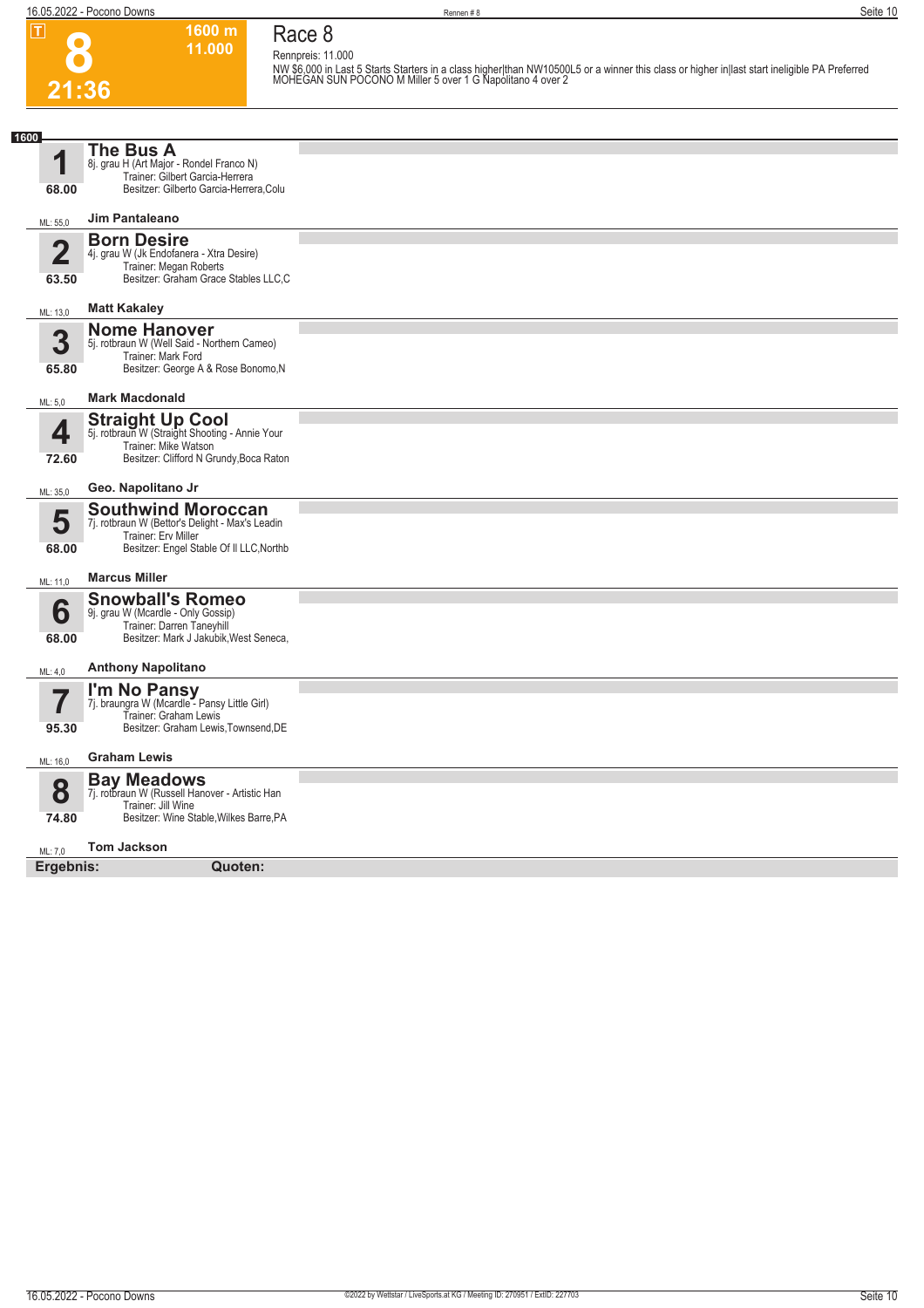**Race 9**



#### **Rennpreis: 12.000 4 Year Olds & Younger Colts, Stallions & Geldings NW 1|Ext. PM Race Lifetime PA Preferred MOHEGAN SUN POCONO|T Buter 7 over 5**

| 1600                             |                                                                                                                                                   |  |
|----------------------------------|---------------------------------------------------------------------------------------------------------------------------------------------------|--|
| 1<br>68.00                       | <b>Beer Cheese</b><br>3j. rotbraun W (Bar Hopping - Cream Pie)<br>Trainer: Robert Baggitt Jr<br>Besitzer: Christine M Baggitt, Bangor, P          |  |
| ML: 35,0                         | <b>Anthony Napolitano</b>                                                                                                                         |  |
| $\overline{\mathbf{2}}$<br>63.50 | <b>Donatello Hanover</b><br>3j. rotbraun H (Cantab Hall - Devin Hanover)<br>Trainer: Clifton Green<br>Besitzer: Jaypaul R Hoover, Ephrata, PA     |  |
| ML: 7,0                          | <b>Matt Kakaley</b>                                                                                                                               |  |
| 3<br>67.60                       | <b>Finn Palema</b><br>3j. rotbraun H (Muscle Hill - Fillyanthropy)<br>Trainer: Ake Svanstedt<br>Besitzer: Bender Sweden, Vr Bch, FL; FI           |  |
| ML: 4,0                          | <b>Sarah Svanstedt</b>                                                                                                                            |  |
| Д<br>90.70                       | <b>Scottish</b><br>4j. grau W (Kadabra - Ellen's Isle)<br>Trainer: David Hoover<br>Besitzer: David M Hoover, Stevens, PA                          |  |
| ML: 11,0                         | <b>David Hoover</b>                                                                                                                               |  |
| 5<br>68.00                       | <b>Target Practice</b><br>3j. rotbraun H (Explosive Matter - Vanity Plate<br>Trainer: Sabrina Shaw<br>Besitzer: D Racing Stable Inc, Middleto     |  |
| ML: 55,0                         | <b>Braxten Boyd</b>                                                                                                                               |  |
| 6<br>68.00                       | <b>Tsm Prince Tristan</b><br>4j. rotbraun W (Andover Hall - Tsm Broadwayb<br>Trainer: Robert Krenitsky Jr<br>Besitzer: Theodore A Tomson, Bracken |  |
| ML: 13,0                         | <b>Marcus Miller</b>                                                                                                                              |  |
| 68.00                            | <b>Double Vodka Don</b><br>3j. grau W (Father Patrick - Munis Blue Chip)<br>Trainer: John Butenschoen<br>Besitzer: Harmony Oaks Rcg Stb & D       |  |
| ML: 5,0                          | <b>Tyler Buter</b>                                                                                                                                |  |
| 8<br>65.80                       | <b>Raisin Dough</b><br>3j. rotbraun W (Donato Hanover - Ciao Dough)<br>Trainer: Jason Fairman<br>Besitzer: Jason D Fairman, Rochester             |  |
| ML: 16,0                         | <b>Mark Macdonald</b>                                                                                                                             |  |
| Ergebnis:                        | Quoten:                                                                                                                                           |  |
|                                  |                                                                                                                                                   |  |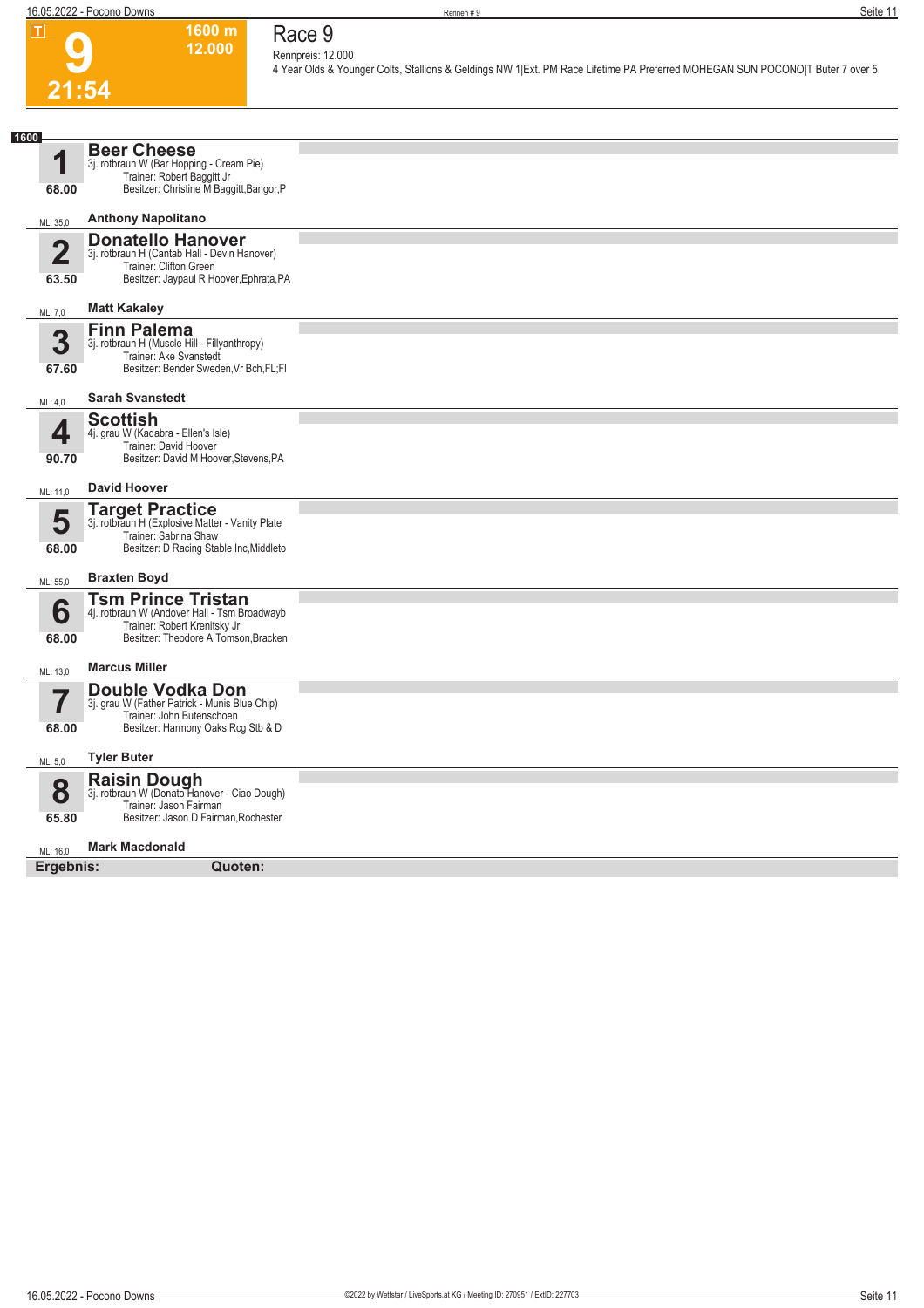**10**

 $\boxed{1}$ 

**22:12**

**Race 10 Rennpreis: 13.000**

**1600 m 13.000** 

**5 Year Olds & Younger Colts, Stallions & Geldings NW 2|Ext. PM Races or \$20,000 Lifetime PA Preferred|MOHEGAN SUN POCONO M Miller 2 over 4 A Napolitano 8 over 6** 

| 1600                    |                                                                                                                                                   |  |
|-------------------------|---------------------------------------------------------------------------------------------------------------------------------------------------|--|
| и                       | <b>Etbauer</b><br>3j. rotbraun W (Captaintreacherous - Wild Wes<br>Trainer: Ray Schnittker                                                        |  |
| 65.80                   | Besitzer: Raymond W Schnittker, Middl                                                                                                             |  |
| ML: 7,0                 | <b>Mark Macdonald</b>                                                                                                                             |  |
| $\overline{\mathbf{2}}$ | <b>Bay City</b><br>3j. rotbraun W (Always B Miki - Miss Atm)<br>Trainer: Erv Miller                                                               |  |
| 68.00                   | Besitzer: Shim Racing LLC, Lincolnshir                                                                                                            |  |
| ML: 35,0                | <b>Marcus Miller</b>                                                                                                                              |  |
| 3<br>68.00              | <b>Captain Ken</b><br>3j. rotbraun W (Captaintreacherous - Right Stu<br>Trainer: Mark Ford<br>Besitzer: All Star Racing Inc, Towaco, N            |  |
| ML: 13,0                | <b>Braxten Boyd</b>                                                                                                                               |  |
| 4<br>72.60              | <b>Te Amo Blue Chip</b><br>3j. rotbraun W (Roll With Joe - Amora Hanover<br>Trainer: John Berger<br>Besitzer: B Berger, Mdltwn, NY; B Mande       |  |
| ML: 4,0                 | Geo. Napolitano Jr                                                                                                                                |  |
| 5<br>68.00              | <b>Win Place'n Show</b><br>4j. rotbraun W (Bettor's Delight - Hilarious)<br>Trainer: Rob Harmon<br>Besitzer: Anthony J Hill, Wilmington, DE       |  |
| ML: 55,0                | <b>Tyler Buter</b>                                                                                                                                |  |
| 6<br>74.80              | Frazzleberry<br>4j. rotbraun H (Art Major - Brownsville Bomber<br>Trainer: Jose Godinez<br>Besitzer: Joseph V Betro, Goshen, NY; I                |  |
| ML: 5,0                 | <b>Tom Jackson</b>                                                                                                                                |  |
| 63.50                   | <b>Kj Hunter</b><br>3j. grau H (Huntsville - Winsmith Jess)<br>Trainer: Gary Messenger<br>Besitzer: Scott D Woogen, North Chest                   |  |
| ML: 11,0                | <b>Matt Kakaley</b>                                                                                                                               |  |
| 8<br>68.00              | <b>Bullville Frank</b><br>3j. rotbraun W (Roll With Joe - Bullville Gabetti<br>Trainer: Stephen Crevani<br>Besitzer: Crevani Farms, Bullville, NY |  |
| ML: 16,0                | <b>Anthony Napolitano</b>                                                                                                                         |  |
| Ergebnis:               | Quoten:                                                                                                                                           |  |
|                         |                                                                                                                                                   |  |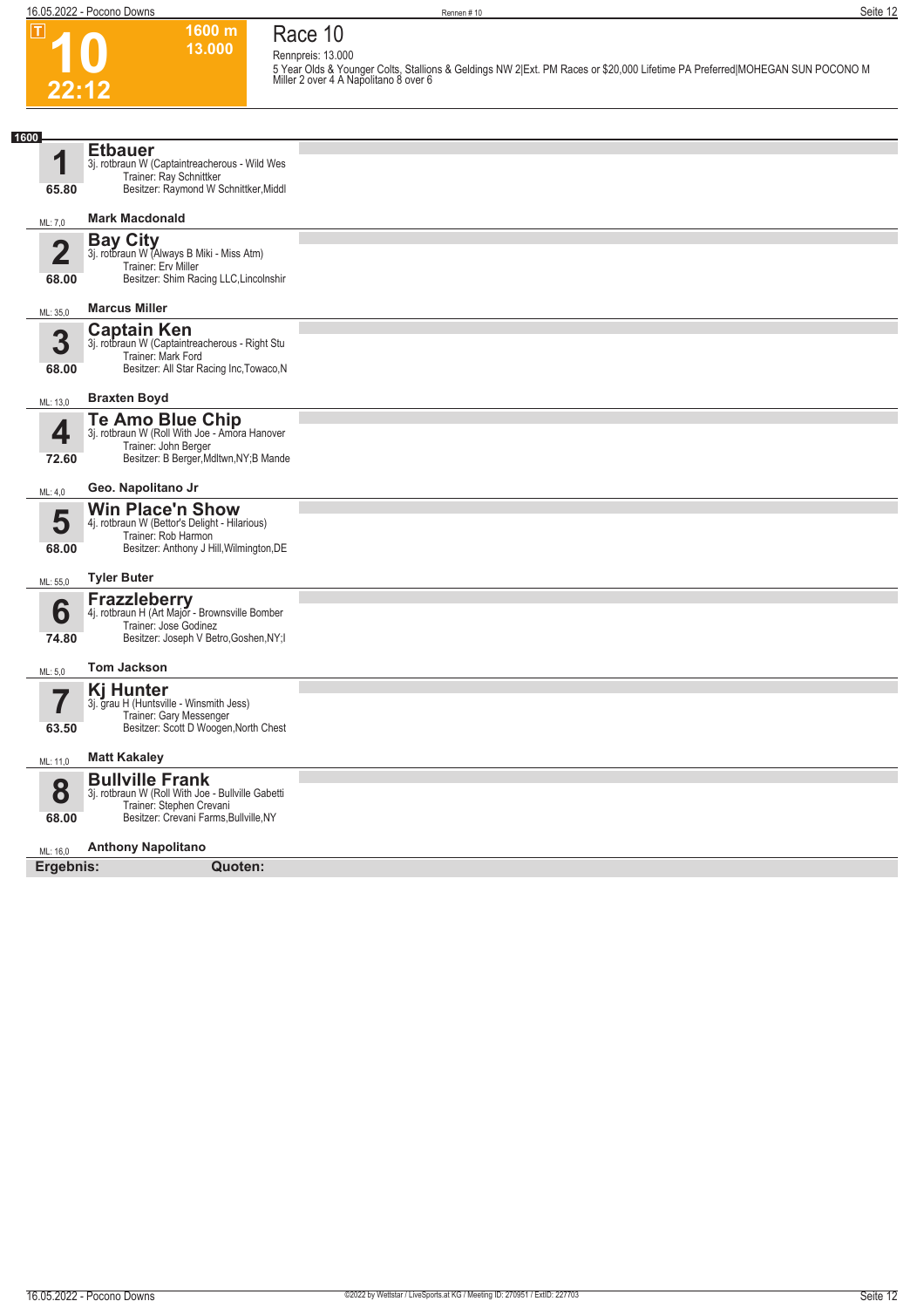# **Race 11 Rennpreis: 13.000**

**1600 m 13.000** 



**5 Year Olds & Younger Colts, Stallions & Geldings NW 2|Ext. PM Races or \$20,000 Lifetime PA Preferred|MOHEGAN SUN POCONO M Miller 6 over 1 T Buter 7 over 4** 

| 1600                             |                                                                                                                                                                     |  |
|----------------------------------|---------------------------------------------------------------------------------------------------------------------------------------------------------------------|--|
| И<br>77.10                       | <b>Tnt Blue Chip</b><br>3j. rotbraun H (Walner - Thislady'sdynamite)<br>Trainer: Bruce Clarke<br>Besitzer: Bruce D Clarke, Harveys Lake                             |  |
| ML: 13,0                         | <b>Mike Simons</b>                                                                                                                                                  |  |
| $\overline{\mathbf{2}}$<br>68.00 | <b>Muscle Hall</b><br>3j. rotbraun H (Andover Hall - High Score Mus<br>Trainer: Scott Betts<br>Besitzer: Timothy G Betts, Canonsburg,                               |  |
| ML: 5,0                          | Jim Pantaleano                                                                                                                                                      |  |
| 3<br>77.10                       | <b>Talismano</b><br>3j. rotbraun H (Muscle Hill - Donato Fashion)<br>Trainer: Marcus Melander<br>Besitzer: Brochart Stable Inc, Delray Be                           |  |
| ML: 55,0                         | <b>Mattias Melander</b>                                                                                                                                             |  |
| 4<br>74.80                       | <b>Chelios</b><br>3j. rotbraun W (Resolve - Dame Edna)<br>Trainer: D R Ackerman<br>Besitzer: Douglas R Ackerman, Aberde                                             |  |
| ML: 9,0                          | <b>Tom Jackson</b>                                                                                                                                                  |  |
| 5<br>63.50                       | <b>Beyond The Hill</b><br>4j. rotbraun H (Muscle Hill - Beyond Blue)<br>Trainer: Aaron Lambert<br>Besitzer: Jeffrey S & Michael Snyder, N                           |  |
| ML: 45,0                         | <b>Matt Kakaley</b>                                                                                                                                                 |  |
| 6<br>68.00<br>ML: 4,0            | <b>Skrill</b><br>5j. grau W (Credit Winner - Velvet's Katie Bug)<br><b>Trainer: Erv Miller</b><br>Besitzer: Ervin Miller Stable Inc, Wind G<br><b>Marcus Miller</b> |  |
|                                  | <b>Backstreet Player</b>                                                                                                                                            |  |
| 7<br>68.00                       | 3j. rotbraun H (Cantab Hall - Backstreet Hanov<br>Trainer: Nicholas Devita<br>Besitzer: David R Hamm, Dagsboro, DE                                                  |  |
| ML: 16.0                         | <b>Tyler Buter</b>                                                                                                                                                  |  |
| 8<br>79.40                       | <b>Bar Coins</b><br>3j. rotbraun H (Bar Hopping - Gold Cora)<br>Trainer: Todd Schadel<br>Besitzer: Todd M & Christine L Schadel                                     |  |
| ML: 11,0                         | <b>Todd Schadel</b>                                                                                                                                                 |  |
| Ergebnis:                        | Quoten:                                                                                                                                                             |  |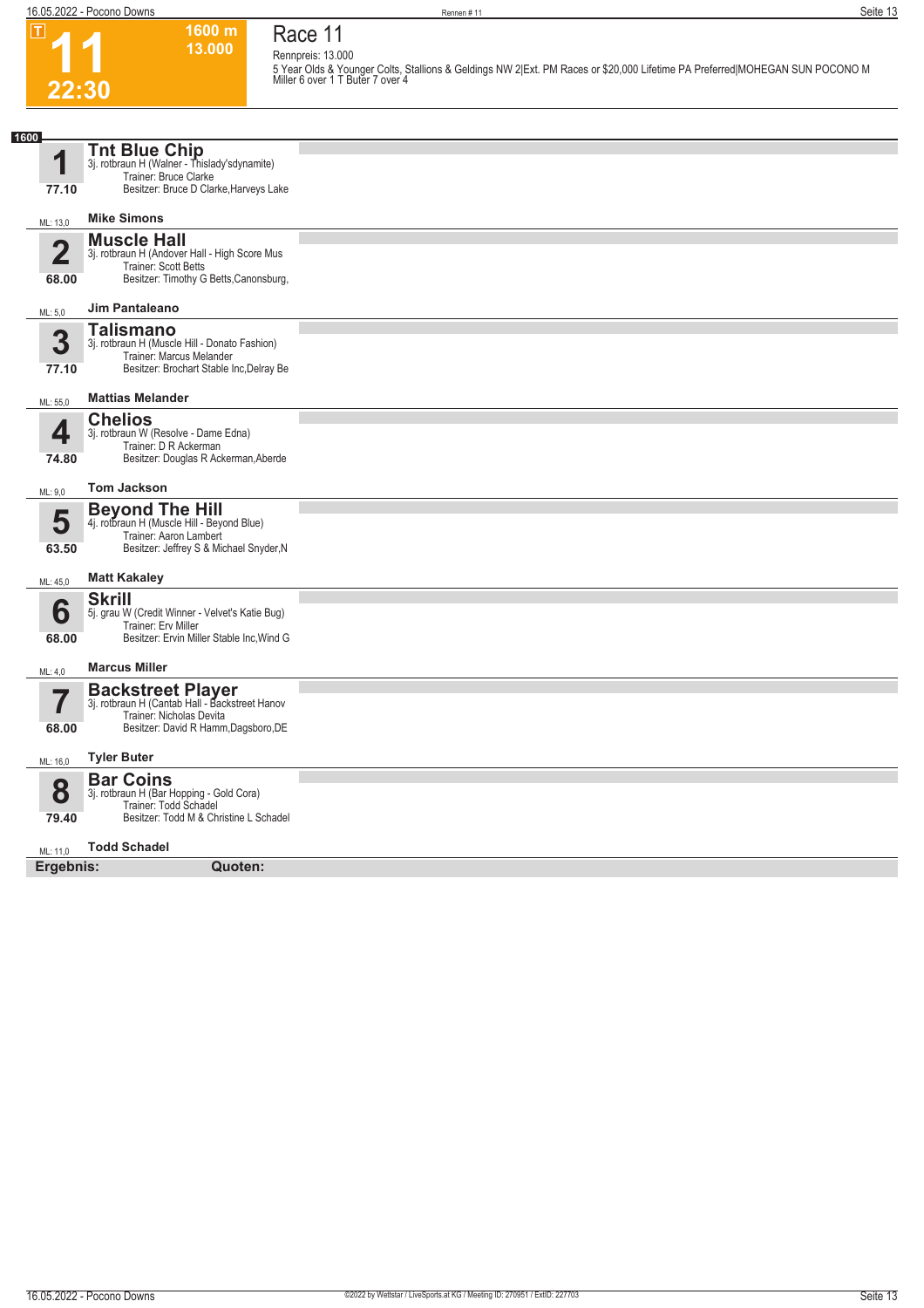**12**

 $\boxed{1}$ 

**22:48**

**1600 m 13.000** 

**Race 12 Rennpreis: 13.000**

**5 Year Olds & Younger Fillies & Mares NW 2 Ext. PM|Races or \$20,000 Lifetime PA Preferred MOHEGAN SUN POCONO|G Napolitano 6 over 3** 

| 1600           |                                                                                   |  |
|----------------|-----------------------------------------------------------------------------------|--|
|                | <b>Bettor Strait N Up</b>                                                         |  |
| 1              | 3j. schwarz S (Betting Line - Strait N Great)<br>Trainer: Linda Schadel           |  |
| 77.10          | Besitzer: Tony B & Linda J. Schadel, Sa                                           |  |
|                | <b>Tony Schadel</b>                                                               |  |
| ML: 11,0       |                                                                                   |  |
| $\overline{2}$ | Rainbow Rising<br>5j. rotbraun S (Artspeak - Face To Face)                        |  |
| 68.00          | Trainer: Pierre Paradis<br>Besitzer: John A Furfaro Stable, Hillsbor              |  |
|                |                                                                                   |  |
| ML: 9,0        | <b>Braxten Boyd</b>                                                               |  |
| 3              | <b>Hellrunner Hanover</b>                                                         |  |
|                | 4j. rotbraun S (Betting Line - Hailey Hanover)<br>Trainer: Gilbert Garcia-Herrera |  |
| 79.40          | Besitzer: Gilberto Garcia-Herrera, Colu                                           |  |
| ML: 5,0        | <b>Ridge Warren</b>                                                               |  |
|                | <b>Ms Treacherous</b>                                                             |  |
| 4              | 3j. rotbraun S (Captaintreacherous - Coffee Ad<br>Trainer: Zan Kaiser             |  |
| 68.00          | Besitzer: James C Clarke Sr, York, PA; A                                          |  |
|                | <b>Jim Pantaleano</b>                                                             |  |
| ML: 6,0        |                                                                                   |  |
| 5              | Lightning Leia<br>3j. rotbraun S (Downbytheseaside - D D Delig                    |  |
|                | Trainer: Michael Spaccarelli Jr.<br>Besitzer: Fiddler's Creek Stables LLC.        |  |
| 63.50          |                                                                                   |  |
| ML: 4,0        | <b>Matt Kakaley</b>                                                               |  |
|                | <b>Irish Song</b><br>3j. rotbraun S (Captaintreacherous - Amazing                 |  |
| 6              | Trainer: Robert Cleary                                                            |  |
| 72.60          | Besitzer: Deo Volente Fms, Flmngtn, NJ                                            |  |
| ML: 45,0       | Geo. Napolitano Jr                                                                |  |
|                | <b>Truly</b>                                                                      |  |
|                | 3j. rotbraun S (Sweet Lou - Tell The Truth)                                       |  |
| 74.80          | Trainer: Jill Roland<br>Besitzer: Jill A Roland, Walnutport, PA;T                 |  |
|                |                                                                                   |  |
| ML: 13,0       | <b>Tom Jackson</b>                                                                |  |
| 8              | <b>Shes A Bullville</b>                                                           |  |
|                | 3j. rotbraun S (Bullville Powerful - Not A Bullvill<br>Trainer: Stephen Crevani   |  |
| 68.00          | Besitzer: Crevani Farms, Bullville, NY                                            |  |
| ML: 55,0       | <b>Anthony Napolitano</b>                                                         |  |
| Ergebnis:      | Quoten:                                                                           |  |
|                |                                                                                   |  |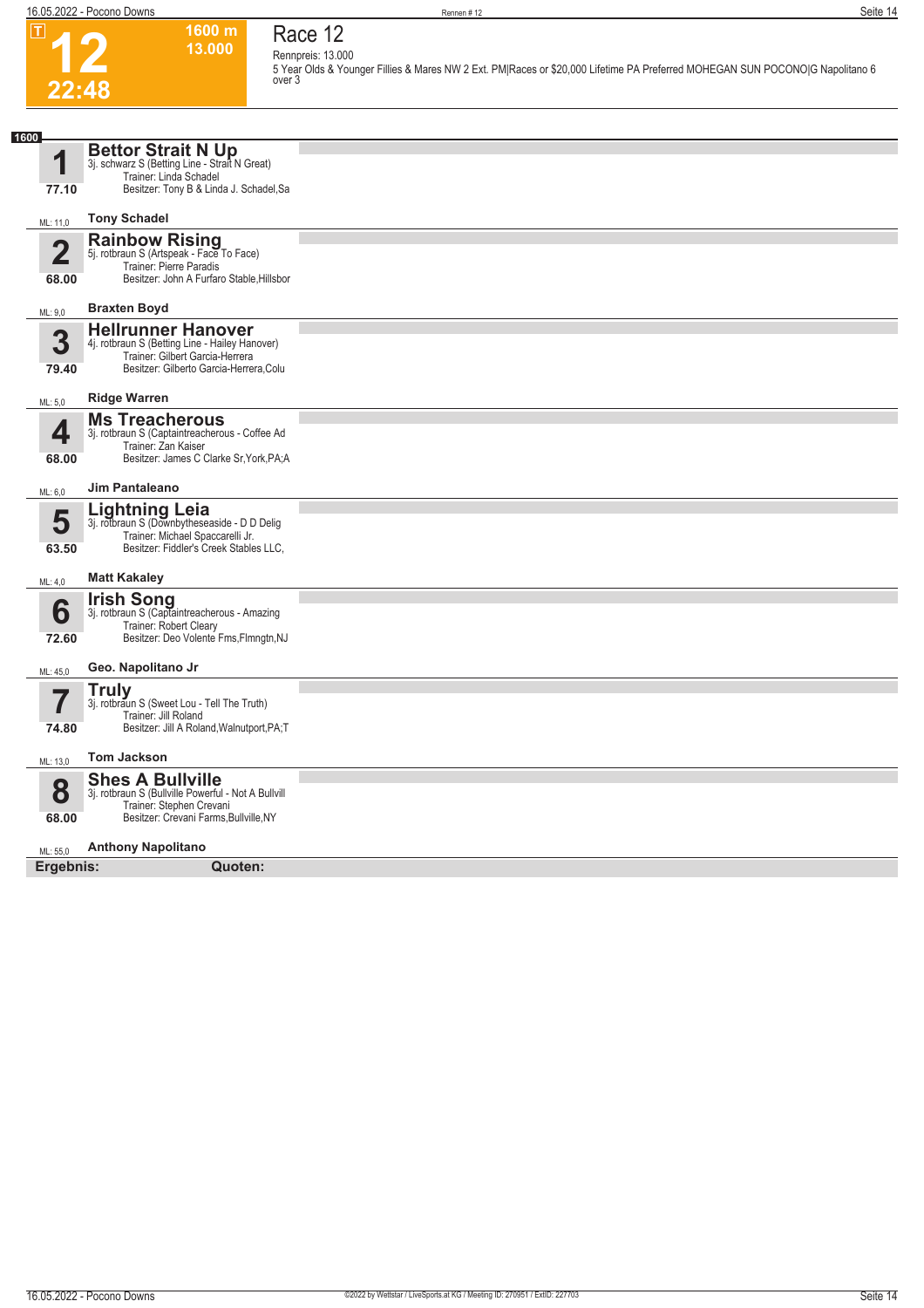$\overline{\mathsf{T}}$ 

**1600 m**

**13 23:06 8.500 Race 13 Rennpreis: 8.500 NW \$4,000 in Last 5 Starts Starters in a class higher|than NW8500L5 or a winner this class or higher in last|start ineligible PA Preferred MOHEGAN SUN POCONO B Boyd 3 over 2 M Kakaley 6 over 4 & 5 1 1600** ML: 35,0 **72.60 Moon Bridge** 5j. rotbraun H (E L Titan - Classic Belle) Trainer: Steven Brabrook Besitzer: Elite Harness Racing LLC,My **Geo. Napolitano Jr 2** ML: 9,0 **68.00 Chocolate Matters** 5j. rotbraun S (Explosive Matter - Chocoholic) Trainer: James Quinn Besitzer: Aaron B Rosenberg, River Val **Jim Pantaleano 3** ML: 7,0 **68.00 Critical Mass** 8j. rotbraun W (Muscle Mass - Lukes Elvira) Trainer: James Mc Guire Besitzer: James T Mc Guire,Zion Grov **Braxten Boyd 4** ML: 13,0 **74.80 Frac** 12j. rotbraun W (Glidemaster - Patriotic Lady) Trainer: Jim Ray Besitzer: James B Ray,Wilkes Barre,P **Tom Jackson** 31.10 Hop **4** 1600 9,7 Widger Sam Goldsavage, Gtsironbear, Hammerofjustice<br>26.10 Hop **4** 1600 51.4 Wrenn Peter Kingmufasa, Longwell, Roserunoscar 26.10 Hop **4** 1600 51,4 Wrenn Peter Kingmufasa, Longwell, Roserunoscar 10.10 Hop **3** 1600 14,8 Wrenn Peter Earlsmissmuffit, Forcefulgale, Frac<br>19.09 Hop **6** 1600 30,1 Putnam Joe Returntoparis, Sweetjustice, Goldsa 1600 1600 30,1 Putnam Joe Returntoparis, Sweetjustice, Goldsavage<br>1600 33,6 Putnam Joe Longwell, Susiemarshall, Sharpshothall 05.09 Hop **7** 1600 33,6 Putnam Joe Longwell, Susiemarshall, Sharpshothall **5** ML: 6,0 **70.30 Chucky De Vie** 7j. grau W (Charlie De Vie - Bliss) Trainer: Linda Kakaley Besitzer: Joie De Vie Stable LLC,River **John Kakaley 6** ML: 45,0 **63.50 Storm Is Raging**<br>4j. rotbraun W (Explosive Matter - Paulette Re Trainer: Ron Burke Besitzer: C R Cocciolone,Monessen,P **Matt Kakaley 7** ML: 5,0 **99.80 Campbellini** 8j. rotbraun W (Cantab Hall - Victory Jewel) Trainer: Bryson Dunning Besitzer: Dante J Scattolini,Cape May **Bryson Dunning 8** ML: 13,0 **68.00 Andovers Touch** 11j. rotbraun W (Andover Hall - Touch Of Sun) Trainer: Norman Morford Besitzer: Royal Sun Farms,Shickshinny **Anthony Napolitano Ergebnis: Quoten:**